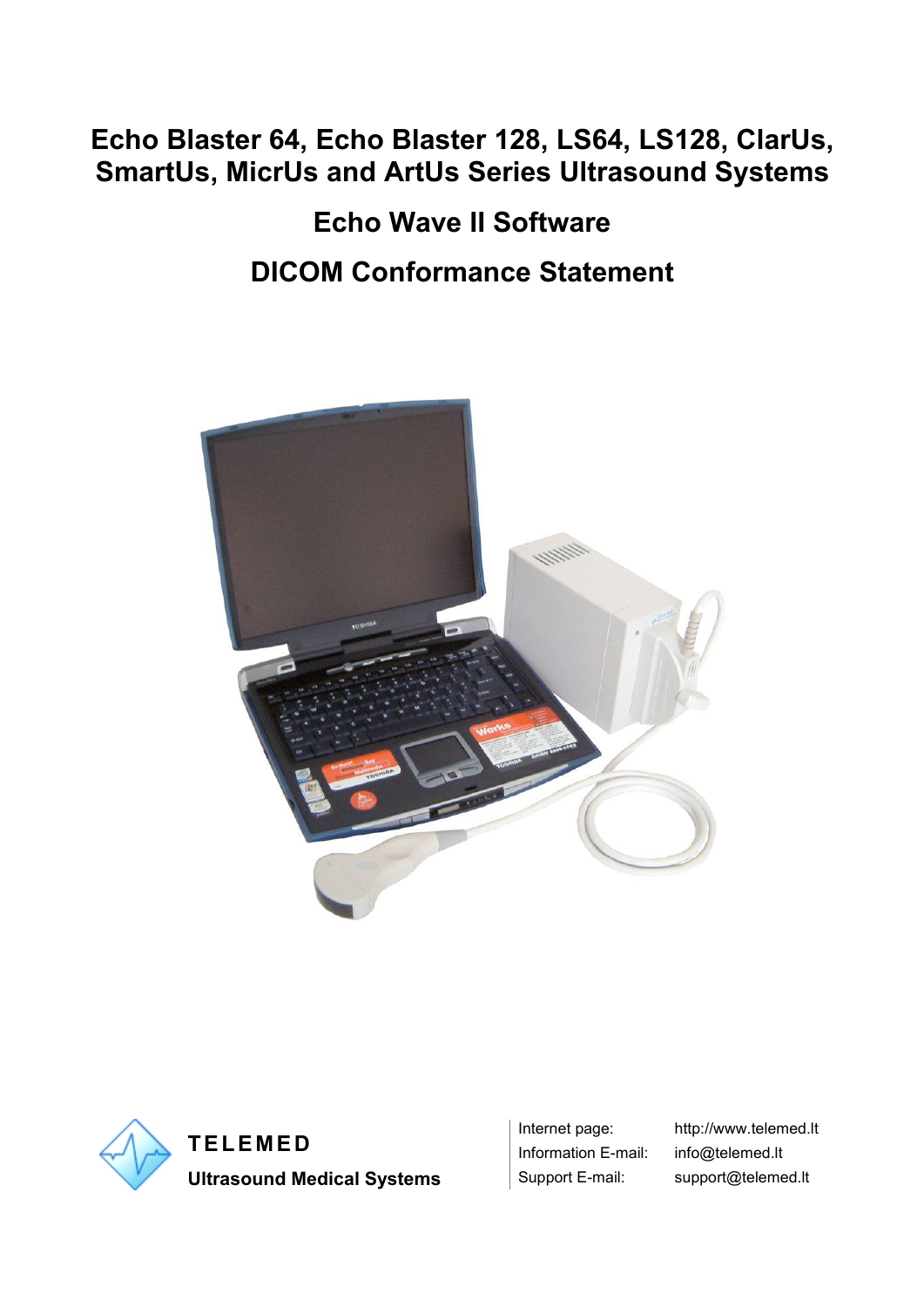# **Content**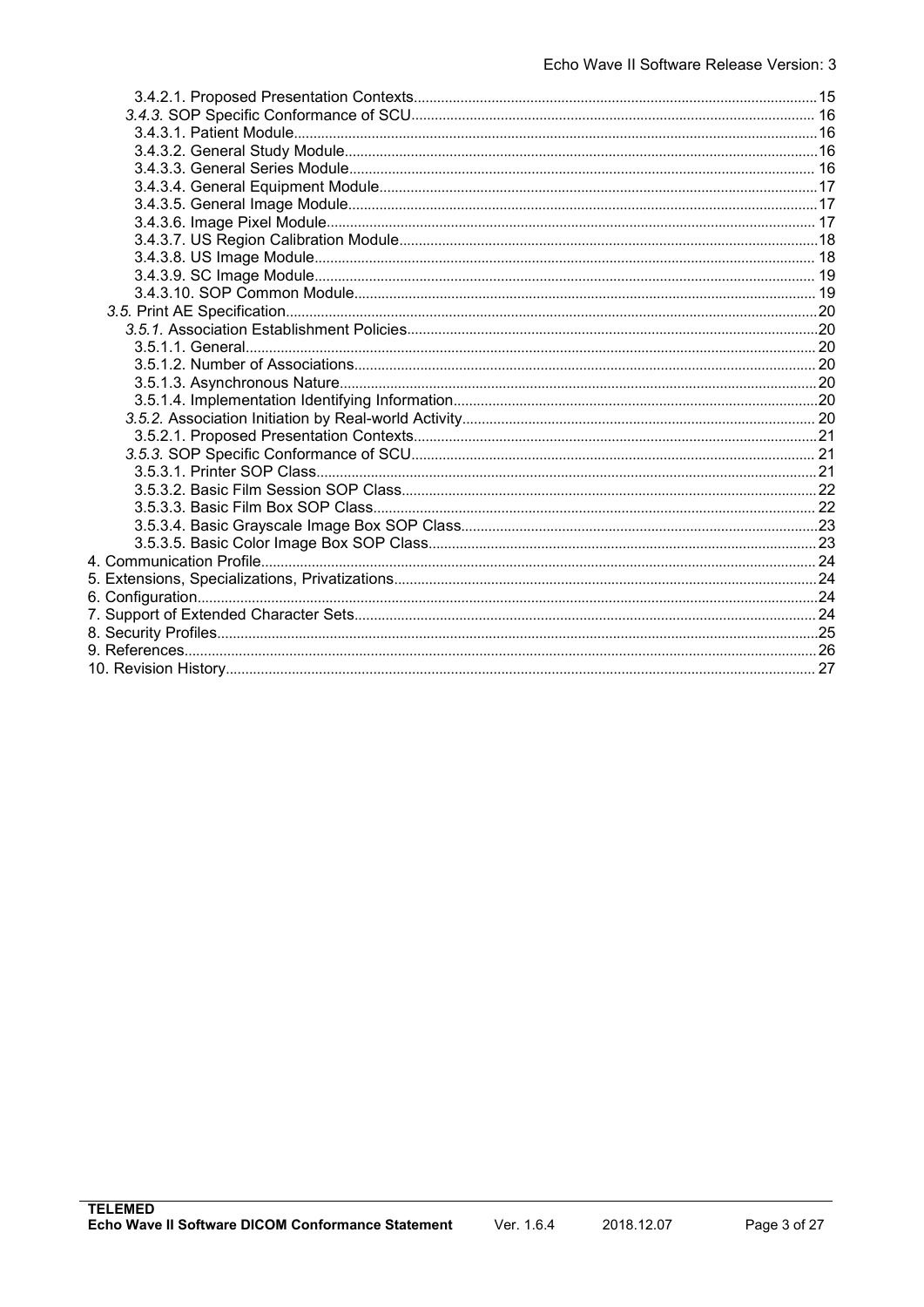# <span id="page-3-1"></span><span id="page-3-0"></span>**1. Introduction**

This document describes the conformance of the TELEMED Echo Blaster 64, Echo Blaster 128, LS64, LS128, ClarUs, SmartUs, MicrUs and ArtUs Series Ultrasound Systems "Echo Wave II" Software to the ACR-NEMA DICOM (Digital Imaging and Communications in Medicine) standard and satisfies the DICOM requirement for a vendor conformance specification.

This document is written with respect to the ACR-NEMA Digital Imaging and Communications in Medicine (DICOM) version number 3.0.

Acronyms and Abbreviations

| <b>ACR</b>   | American College of Radiology                          |
|--------------|--------------------------------------------------------|
| AE           | <b>Application Entity</b>                              |
| ANSI         | American National Standards Institute                  |
| <b>DICOM</b> | Digital Imaging and Communications in Medicine         |
| <b>DIMSE</b> | <b>DICOM Message Service Element</b>                   |
| <b>HIS</b>   | Hospital Information System                            |
| IE.          | <b>Information Entity</b>                              |
| <b>IOD</b>   | Information Object Definition                          |
| ISO.         | International Standards Organization                   |
| MВ           | Megabyte                                               |
| <b>MPPS</b>  | Modality Performed Procedure Step                      |
| <b>MWL</b>   | Modality Worklist                                      |
| NEMA         | National Electrical Manufacturers Association          |
| OSI          | Open Systems Interconnections                          |
| <b>PACS</b>  | Picture Archiving and Communication System             |
| <b>PDU</b>   | Protocol Data Unit                                     |
| RIS -        | Radiology Information System                           |
| SC.          | Service Class                                          |
| <b>SCP</b>   | Service Class Provider                                 |
| <b>SCU</b>   | Service Class User                                     |
| <b>SOP</b>   | Service Object Pair                                    |
| TCP/IP       | <b>Transmission Control Protocol/Internet Protocol</b> |
| TS.          | Transfer Syntax                                        |
| <b>UID</b>   | Unique Identifier                                      |
| US.          | Ultrasound                                             |
| VR.          | Value Representation                                   |
|              |                                                        |

For complete definitions of terms and acronyms please refer to the Digital Imaging and Communications in Medicine (DICOM) Standard.

#### *1.1. Important Note to the Reader*

This document is intended for the (potential) users and integrators of medical equipment who plan to connect this system to their HIS/RIS (Hospital/Radiology Information System) that has DICOM support.

It is assumed that the reader of this document is familiar with the DICOM standard.

**It is important to note that this Conformance Statement by itself does not guarantee successful interoperation** between systems of different manufacturers.

**It is responsibility of the (potential) user/integrator to analyze Conformance Statements of desired to** connect systems and perform configuration and tests of these systems in order to make sure that tested systems **have desired interoperability, performance, stability and proper data exchange.**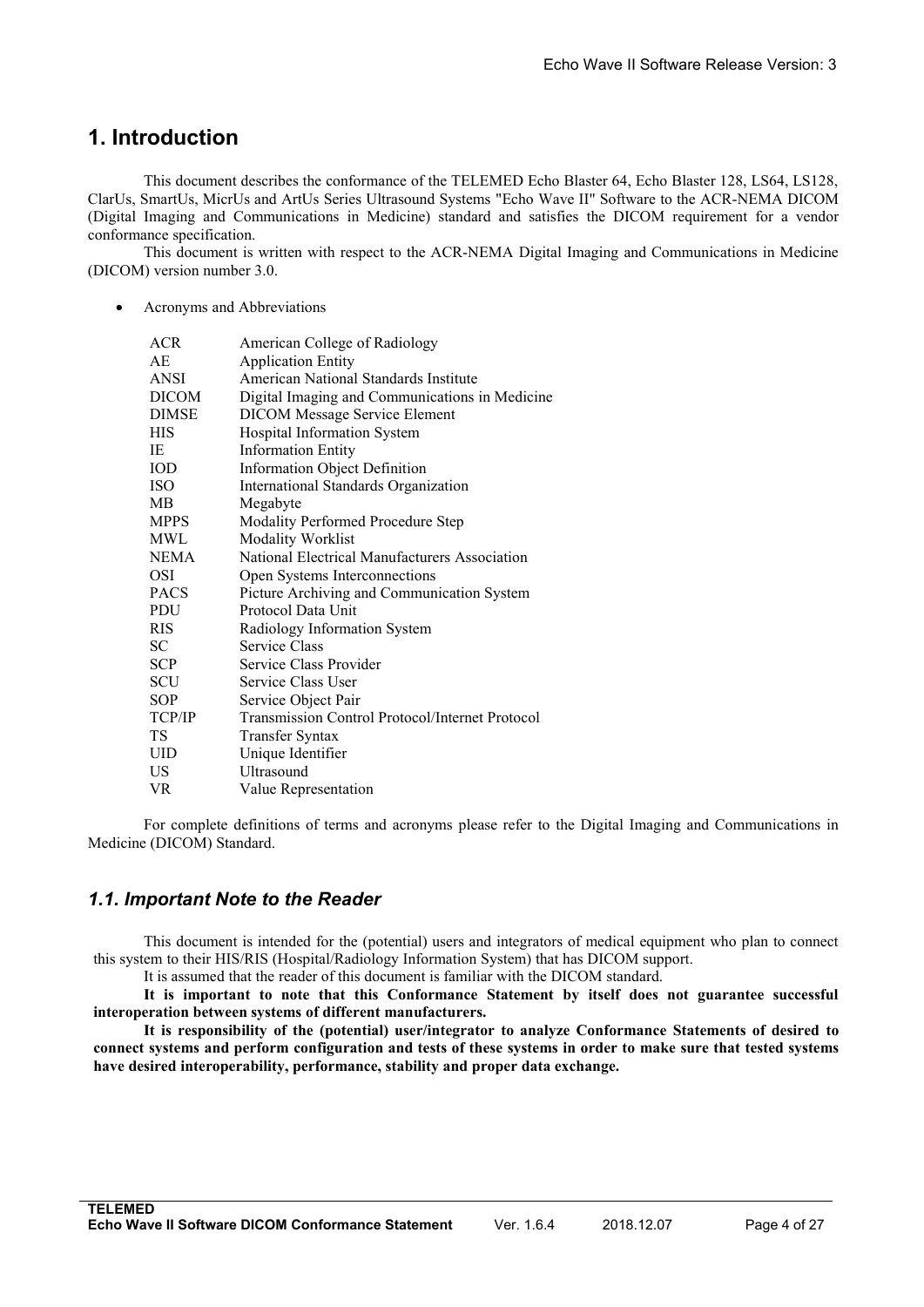# <span id="page-4-1"></span><span id="page-4-0"></span>**2. Implementation Model**

"Echo Wave II" software supports the following DICOM functionality:

- Verify communication to remote Application Entity (AE).
- Retrieve ultrasound Modality Worklist (MWL) from RIS/HIS.
- Send Modality Performed Procedure Step (MPPS) information to remote server.
- Transfer single frame or multiframe image to DICOM storage server.
- Print grayscale or color image to networked DICOM printer.

# *2.1. Application Data Flow Diagram*

The diagram below represents real-world activities, "Echo Wave II" Application Entities (AE) and their relationships.

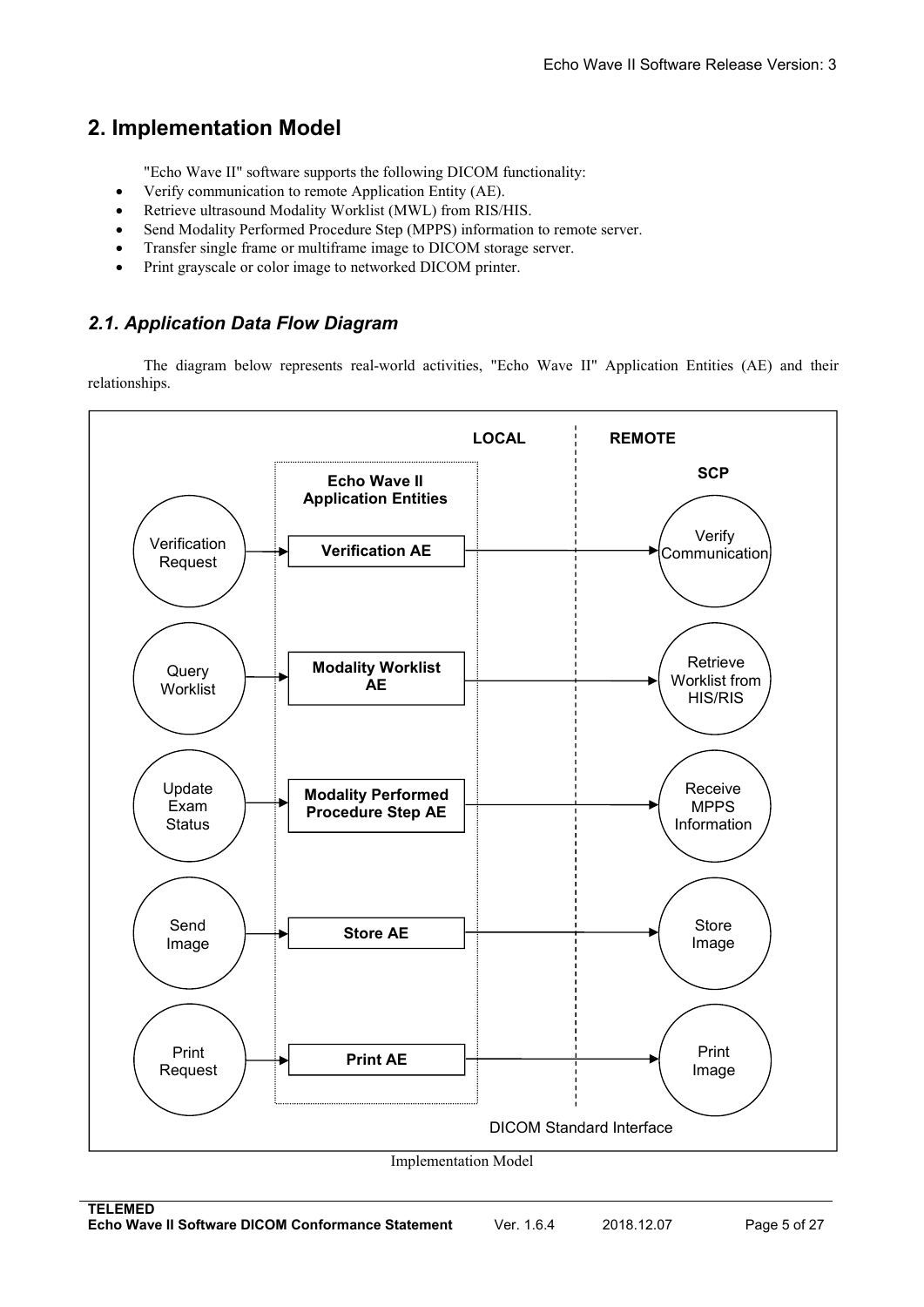#### <span id="page-5-1"></span><span id="page-5-0"></span>**Verification Request**

Using "Echo Wave II" software the user can send verification request to remote storage server (PACS), worklist server, MPPS server (or HIS/RIS) or printer. This feature is available at software options window and is used for checking connectivity to remote server.

#### **Query Worklist**

The user can send query to worklist server (HIS/RIS) in order to get the list of scheduled patients and information about these patients.This is done either manually or automatically when is opened worklist panel inside patient information window.

#### **Update Exam Status**

When the user selects patient from worklist and clicks buttons in order to start/finish/discontinue exam of selected worklist patient, software sends MPPS message to MPPS server (HIS/RIS) in order to update the status of examination.

#### **Send Image**

After scanning ultrasound image or cine (multiframe image), the user can send it to DICOM compliant archiving server on the network (PACS).

#### **Print Request**

After scanning ultrasound image, the user can send it to DICOM compliant printer on the network.

# *2.2. Functional Definitions of AEs*

#### *2.2.1. Verification AE*

Verification AE acts as an SCU and performs the following functions:

- Negotiates and establishes DICOM association with remote AEs (PACS, HIS/RIS, MWL, MPPS servers).
- Verifies communication to a remote AE by issuing an echo request.
- Releases the association with a remote AE.
- Notifies the user about communication status.

#### *2.2.2. Modality Worklist AE*

Modality Worklist AE acts as an SCU and performs the following functions:

- Negotiates and establishes DICOM association with remote HIS/RIS server (SCP).
- Queries for patient and scheduled procedures information using the modality worklist information model.
- Releases the association with a remote AE.
- Displays received worklist information to the user.

# *2.2.3. Modality Performed Procedure Step AE*

Modality Performed Procedure Step AE acts as an SCU and performs the following functions:

- Negotiates and establishes DICOM association with remote HIS/RIS MPPS server (SCP).
- Notifies MPPS server about started, finished and discontinued examination.
- Releases the association with a remote AE.
- Updates local information about examination status.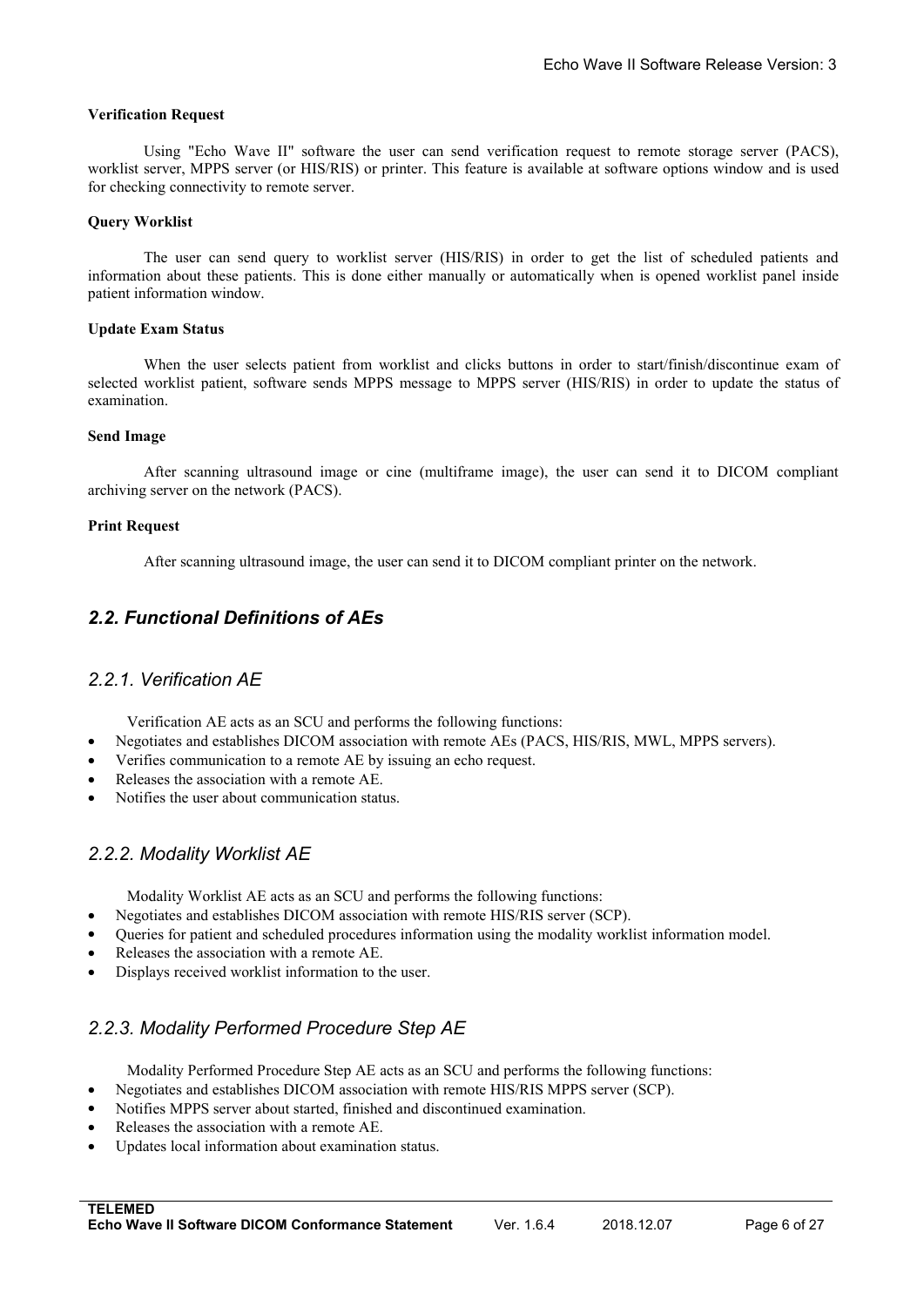## <span id="page-6-1"></span><span id="page-6-0"></span>*2.2.4. Store AE*

Store AE acts as an SCU and handles sending of ultrasound images to a networked storage server (PACS) that acts as a DICOM store SCP. Store AE performs the following actions:

- Negotiates and establishes DICOM association with remote AE (PACS).
- Sends single frame and multiframe ultrasound images to server.
- Releases the association with a remote AE.
- Notifies the user about operation result.

#### *2.2.5. Print AE*

Print AE acts as an SCU and handles printing of ultrasound images to a networked printer that acts as a DICOM print SCP. Print AE performs the following actions:

- Negotiates and establishes DICOM association with remote AE (printer).
- Sends grayscale or color image to printer:
	- o Gets Printer (N-GET),
	- o Creates Film Session (N-CREATE),
	- o Creates Film Box (N-CREATE),
	- o Sets Grayscale or Color Image Box (N-SET),
	- o Invokes printaction for Film Session (N-ACTION),
	- o Deletes Film Session (N-DELETE).
- Releases the association with a remote AE.
- Notifies the user about operation result.

#### *2.3. Sequencing of Real-World Activities*

Under normal scheduled workflow conditions the sequencing of real-world activities is as follows:

1. Query worklist automatically or on the user's request.

2. Receive worklist and display it to the user.

3. When inside worklist panel the user selects desired worklist item and clicks "Start exam" button, send "IN PROGRESS" message to MPPS server and update local information about patient and examination status.

4. Acquire ultrasound images and on the user request send single frame and multiframe images to PACS or print images to DICOM printer. After image sending display operation status to the user.

5. When inside worklist panel the user clicks "Finish exam" or "Discontinue exam" buttons, send "COMPLETED" or "DISCONTINUED" message to MPPS server and update local information about examination status.

Other workflow situations (e.g. in the case of unscheduled procedure or if MWL and MPPS servers are not configured) will have other sequencing of real-world activities.

#### *2.4. Mapping of DICOM Entities to Software Entities*

| <b>DICOM</b>  | <b>Software</b> |
|---------------|-----------------|
| Patient       | Patient         |
| Study         | Exam            |
| <b>Series</b> | Exam            |
| Image         | Image           |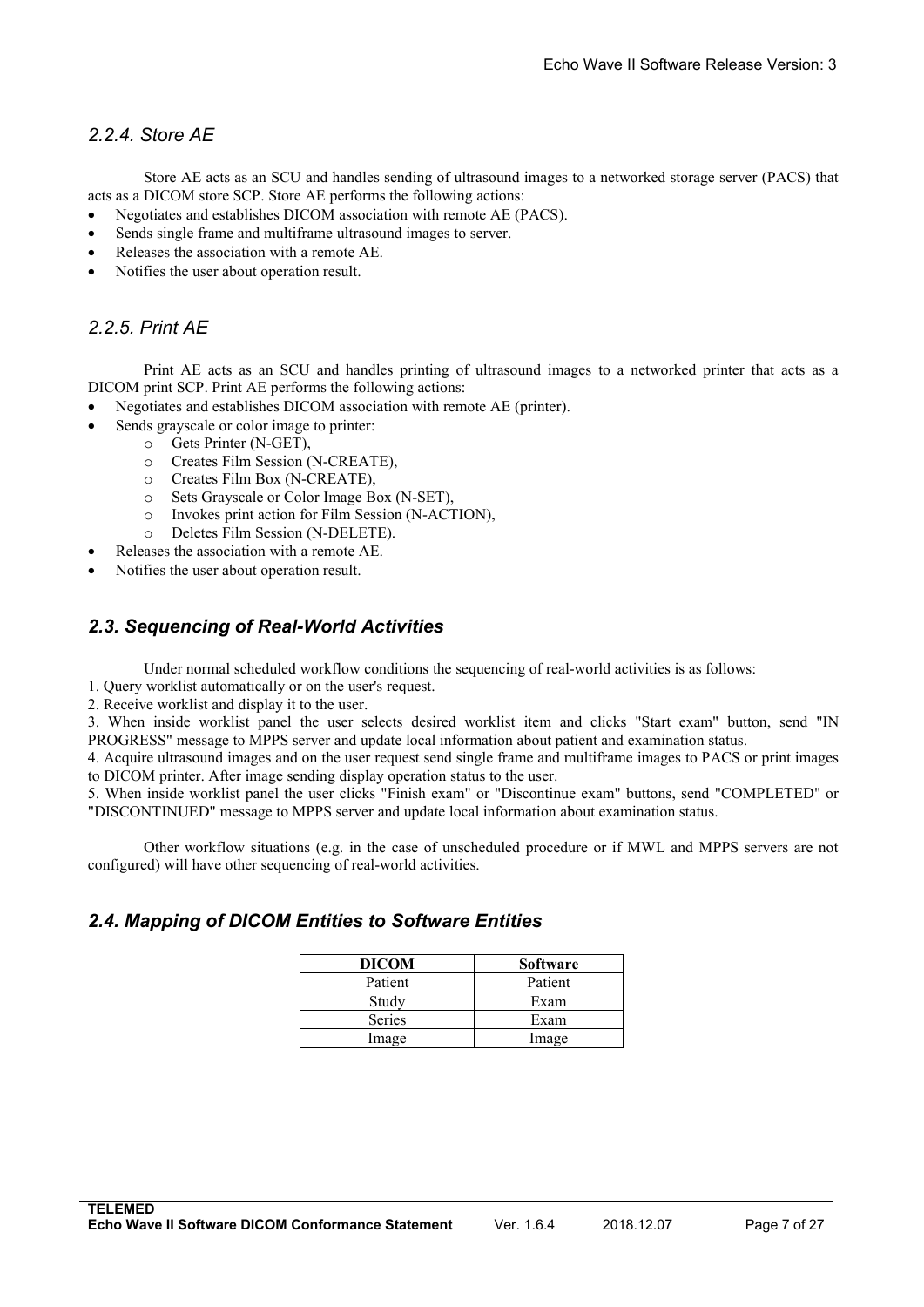# <span id="page-7-3"></span><span id="page-7-2"></span><span id="page-7-1"></span><span id="page-7-0"></span>**3. AE Specifications**

# *3.1. Verification AE Specification*

The Verification AE provides conformance to the following DICOM SOP Classesas an SCU:

| SOP<br>$\sim$<br>Name<br>Aass       | UID<br>$\sim$<br>в.<br>-1985<br>. | evel.<br><b>Cormance</b> is<br>ontol<br>ww |
|-------------------------------------|-----------------------------------|--------------------------------------------|
| T<br>. .<br>$V \rho^{n+1}$<br>٬٬۱۸۴ | '0008<br>840<br>.                 |                                            |

#### *3.1.1. Association Establishment Policies*

#### 3.1.1.1. General

The maximum PDU size is 16384 bytes.

#### 3.1.1.2. Number of Associations

The number of simultaneous associations is 1.

#### 3.1.1.3. Asynchronous Nature

There is no asynchronous activity in this implementation.

#### 3.1.1.4. Implementation Identifying Information

Implementation Class UID: 1.2.276.0.7230010.3.0.3.6.0 Implementation Version: OFFIS\_DCMTK\_360

# *3.1.2. Association Initiation by Real-world Activity*

The association is initiated when the user in software options window clicks "Echo" button.Timeout occurs if response from remote server is not received in 30 seconds. The user is notified about the result of performed operation.

#### 3.1.2.1. Proposed Presentation Contexts

Verification AE Proposed Presentation Contexts

| <b>Presentation Context Table</b>                     |                  |                       |                   |      |             |  |  |  |  |
|-------------------------------------------------------|------------------|-----------------------|-------------------|------|-------------|--|--|--|--|
| <b>Transfer Syntax</b><br>Extended<br>Abstract Svntax |                  |                       |                   |      |             |  |  |  |  |
| Name                                                  | JID              | Name List             | <b>UID</b> List   | Role | Negotiation |  |  |  |  |
| Verification                                          | .2.840.10008.1.1 | <b>VR</b><br>Implicit | 1.2.840.10008.1.2 | SCU  | None        |  |  |  |  |
|                                                       |                  | Little Endian         |                   |      |             |  |  |  |  |

# *3.1.3. SOP Specific Conformance of SCU*

The Verification AE provides standard conformance. Extended negotiation is not supported.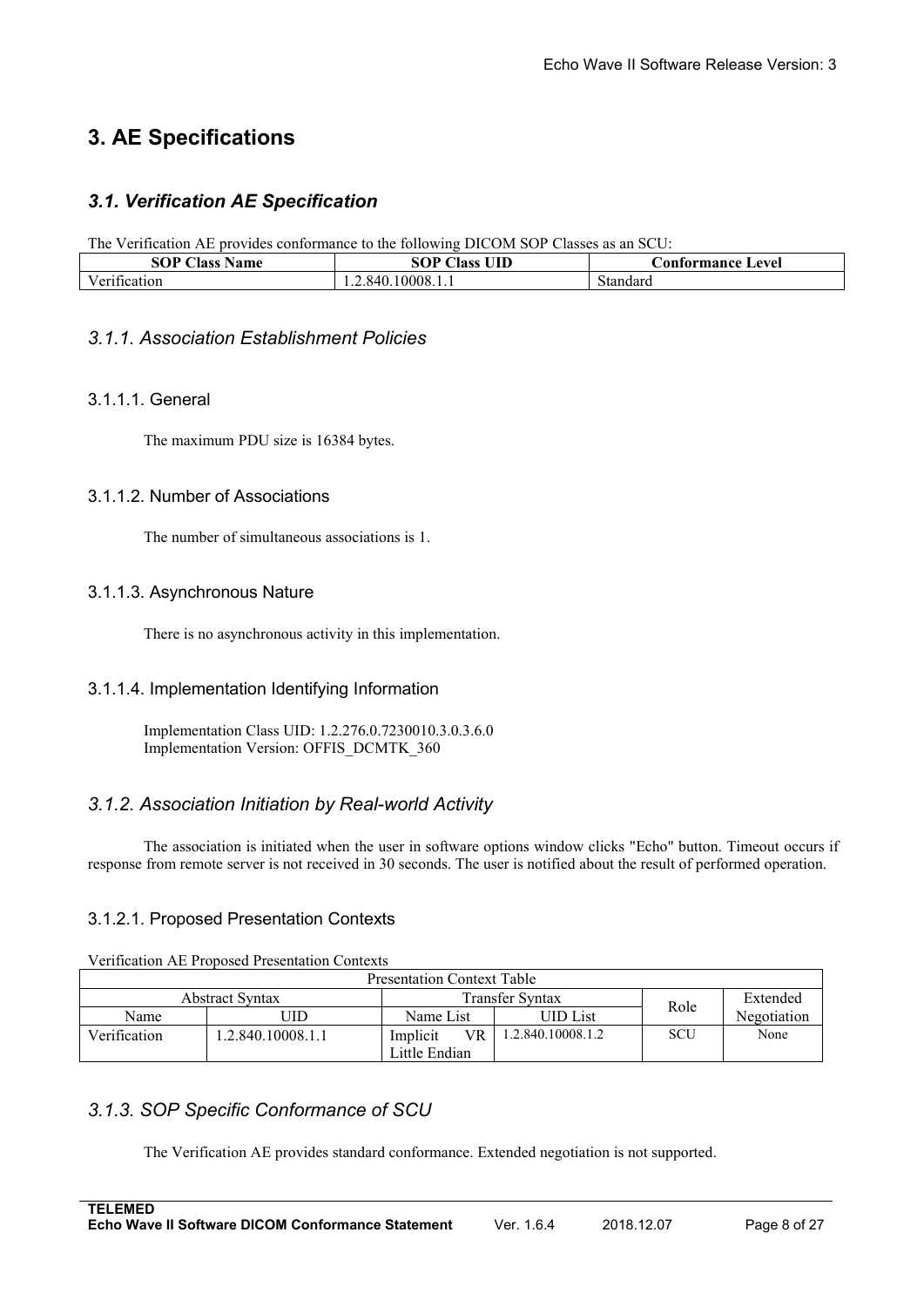# <span id="page-8-2"></span><span id="page-8-1"></span><span id="page-8-0"></span>*3.2. Modality WorklistAE Specification*

The Modality Worklist AE provides conformance to the following DICOM SOP Classes as an SCU:

| $\sim$ $\sim$<br>слр<br>$\sim$<br>. vame<br>Aasc<br>v                                       | <b>TITD</b><br>- 1966                                             | ævel<br>' C |
|---------------------------------------------------------------------------------------------|-------------------------------------------------------------------|-------------|
| <b>TILL IT</b><br>∃IN∟<br>M<br>In:<br>Model<br>W ork<br>$\chi$ 11 st<br>ormatior<br>٦я<br>- | $\sim$<br>840<br>0008<br>Д<br>$\cdot$ . $\circ$<br>──т \ ノ .<br>. | .512°       |

#### *3.2.1. Association Establishment Policies*

#### 3.2.1.1. General

The maximum PDU size is 16384 bytes.

#### 3.2.1.2. Number of Associations

The number of simultaneous associations is 1.

#### 3.2.1.3. Asynchronous Nature

There is no asynchronous activity in this implementation.

#### 3.2.1.4. Implementation Identifying Information

Implementation Class UID: 1.2.276.0.7230010.3.0.3.5.5 Implementation Version: OFFIS\_DCMTK\_355

# *3.2.2. Association Initiation by Real-world Activity*

The association is initiated when the user opens worklist panel inside patient information window, when the user manually clicks "Send query" button, when worklist panel is opened and user activity is not detected for 5 minutes. When worklist is received, association is closed and received worklist items are displayed to the user.

#### 3.2.2.1. Proposed Presentation Contexts

| <b>INVARILY, WORKHOUTED I TOPODUG I TUDUINGHOIT COMMUNIO</b> |                        |               |                     |      |             |  |  |  |  |
|--------------------------------------------------------------|------------------------|---------------|---------------------|------|-------------|--|--|--|--|
| <b>Presentation Context Table</b>                            |                        |               |                     |      |             |  |  |  |  |
| <b>Abstract Syntax</b>                                       |                        | Extended      |                     |      |             |  |  |  |  |
| Name                                                         | UID                    | Name List     | <b>UID</b> List     | Role | Negotiation |  |  |  |  |
| Modality Worklist                                            | 1.2.840.10008.5.1.4.31 | Explicit VR   | 1.2.840.10008.1.2.1 | SCU  | None        |  |  |  |  |
| <b>Information Model - FIND</b>                              | Little Endian          |               |                     |      |             |  |  |  |  |
| Modality Worklist                                            | 1.2.840.10008.5.1.4.31 | Explicit VR   | 1.2.840.10008.1.2.2 | SCU  | None        |  |  |  |  |
| <b>Information Model - FIND</b>                              |                        | Big Endian    |                     |      |             |  |  |  |  |
| Modality Worklist                                            | 1.2.840.10008.5.1.4.31 | Implicit VR   | 1.2.840.10008.1.2   | SCU  | None        |  |  |  |  |
| Information Model - FIND                                     |                        | Little Endian |                     |      |             |  |  |  |  |

Modality Worklist AE Proposed Presentation Contexts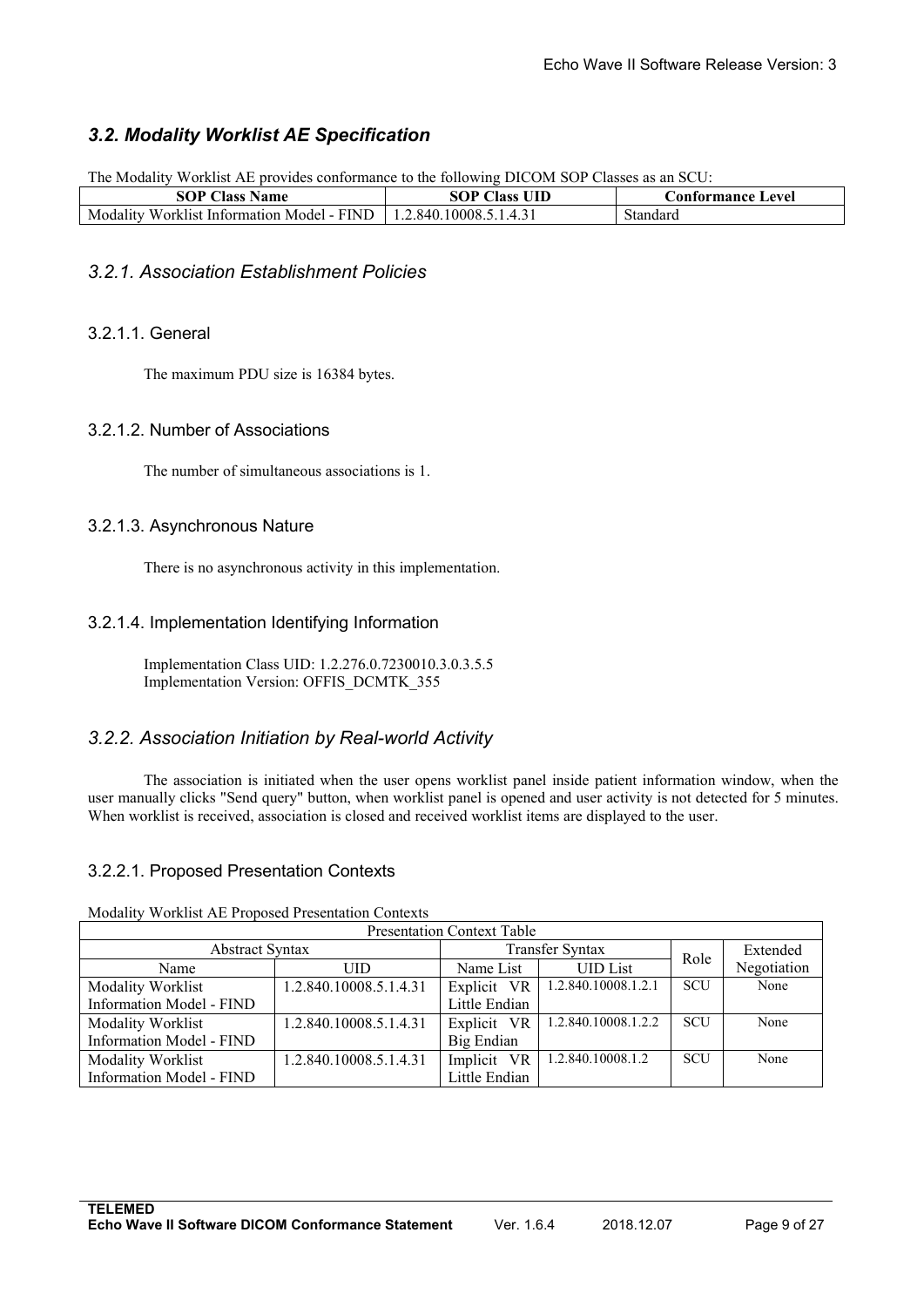# <span id="page-9-1"></span><span id="page-9-0"></span>*3.2.3. SOP Specific Conformance of SCU*

This section and its subsections describe modules and attributes of Modality Worklist Information Model that are used in C-FIND request to the MWL server. It is assumed that each returned worklist item contains one procedure step.

Match: R - Required, O - Optional.

Return: 1 - Mandatory; 2 - Mandatory, may be empty; 3 - Optional; 1C - Conditional; 2C - Conditional. Tag format: (group,element).

VR (Value Representation) - see DICOM standard.

#### 3.2.3.1. Scheduled Procedure Step Module

| Name                                                    | Tag          | <b>VR</b>              | Match          | Return         | <b>Comments</b>                                                                                                                                                                                                                                                                                                                                                                                  |
|---------------------------------------------------------|--------------|------------------------|----------------|----------------|--------------------------------------------------------------------------------------------------------------------------------------------------------------------------------------------------------------------------------------------------------------------------------------------------------------------------------------------------------------------------------------------------|
| Scheduled<br>Procedure<br>Step<br>Sequence              | (0040, 0100) | SQ                     | $\mathbf R$    | $\mathbf{1}$   | $\overline{\phantom{a}}$                                                                                                                                                                                                                                                                                                                                                                         |
| > Scheduled Station AE Title                            | (0040,0001)  | AE                     | ${\bf R}$      | $\mathbf{1}$   | "This AE Title" from "Options"<br>window if is checked MWL query<br>option "Get only scheduled for<br>this application entity".                                                                                                                                                                                                                                                                  |
| > Scheduled Procedure Step Start<br>Date                | (0040, 0002) | DA                     | $\mathbf R$    | $\mathbf{1}$   | User input or generated at MWL<br>interface.                                                                                                                                                                                                                                                                                                                                                     |
| > Scheduled Procedure Step Start<br>Time                | (0040, 0003) | TM                     | $\mathbf R$    | $\mathbf{1}$   | User input or generated at MWL<br>interface.                                                                                                                                                                                                                                                                                                                                                     |
| > Modality                                              | (0008, 0060) | $\mathbf{C}\mathbf{S}$ | ${\bf R}$      | $\mathbf{1}$   | Always US.                                                                                                                                                                                                                                                                                                                                                                                       |
| Scheduled<br>Performing<br>$\geq$<br>Physician's Name   | (0040, 0006) | PN                     | ${\bf R}$      | $\overline{2}$ | User input at MWL interface.                                                                                                                                                                                                                                                                                                                                                                     |
| $\geq$<br>Scheduled<br>Procedure<br>Step<br>Description | (0040, 0007) | LO                     | $\overline{O}$ | 1 <sub>C</sub> | $\overline{\phantom{a}}$                                                                                                                                                                                                                                                                                                                                                                         |
| > Scheduled Station Name                                | (0040, 0010) | $\operatorname{SH}$    | $\mathbf O$    | $\overline{2}$ | $\blacksquare$                                                                                                                                                                                                                                                                                                                                                                                   |
| $\geq$<br>Scheduled<br>Procedure<br>Step<br>Location    | (0040, 0011) | <b>SH</b>              | $\overline{O}$ | $\overline{2}$ | $\overline{a}$                                                                                                                                                                                                                                                                                                                                                                                   |
| Scheduled<br>$\geq$<br>Protocol<br>Code<br>Sequence     | (0040, 0008) | SQ                     | $\mathcal{O}$  | 1 <sub>C</sub> | $\blacksquare$                                                                                                                                                                                                                                                                                                                                                                                   |
| >> Code Value                                           | (0008, 0100) | <b>SH</b>              | $\mathcal{O}$  | $\mathbf{1}$   | $\mathbf{r}$                                                                                                                                                                                                                                                                                                                                                                                     |
| >> Coding Scheme Designator                             | (0008, 0102) | <b>SH</b>              | $\mathbf{O}$   | $\mathbf{1}$   | $\blacksquare$                                                                                                                                                                                                                                                                                                                                                                                   |
| >> Code Meaning                                         | (0008, 0104) | LO                     | $\mathbf O$    | $\overline{3}$ | $\blacksquare$                                                                                                                                                                                                                                                                                                                                                                                   |
| > Pre-Medication                                        | (0040, 0012) | LO                     | $\overline{O}$ | 2C             | $\mathbf{r}$                                                                                                                                                                                                                                                                                                                                                                                     |
| > Scheduled Procedure Step ID                           | (0040, 0009) | SH                     | $\overline{O}$ | $\mathbf{1}$   | $\omega$                                                                                                                                                                                                                                                                                                                                                                                         |
| > Requested Contrast Agent                              | (0032, 1070) | LO                     | $\overline{O}$ | 2C             |                                                                                                                                                                                                                                                                                                                                                                                                  |
| > Scheduled Procedure Step Status                       | (0040, 0020) | $\overline{\text{CS}}$ | $\Omega$       | $\overline{3}$ | Defined terms:<br>SCHEDULED - Procedure Step<br>scheduled;<br>ARRIVED - patient is available<br>for the Scheduled Procedure Step;<br>READY - all patient and other<br>necessary preparation for this step<br>has been completed;<br><b>STARTED</b><br>$\sim 10^{-10}$<br>at<br>least<br>one<br>Performed Procedure Step<br>has<br>been created that references this<br>Scheduled Procedure Step. |
| > Comments on the Scheduled<br>Procedure Step           | (0040, 0400) | <b>LT</b>              | $\overline{O}$ | $\overline{3}$ |                                                                                                                                                                                                                                                                                                                                                                                                  |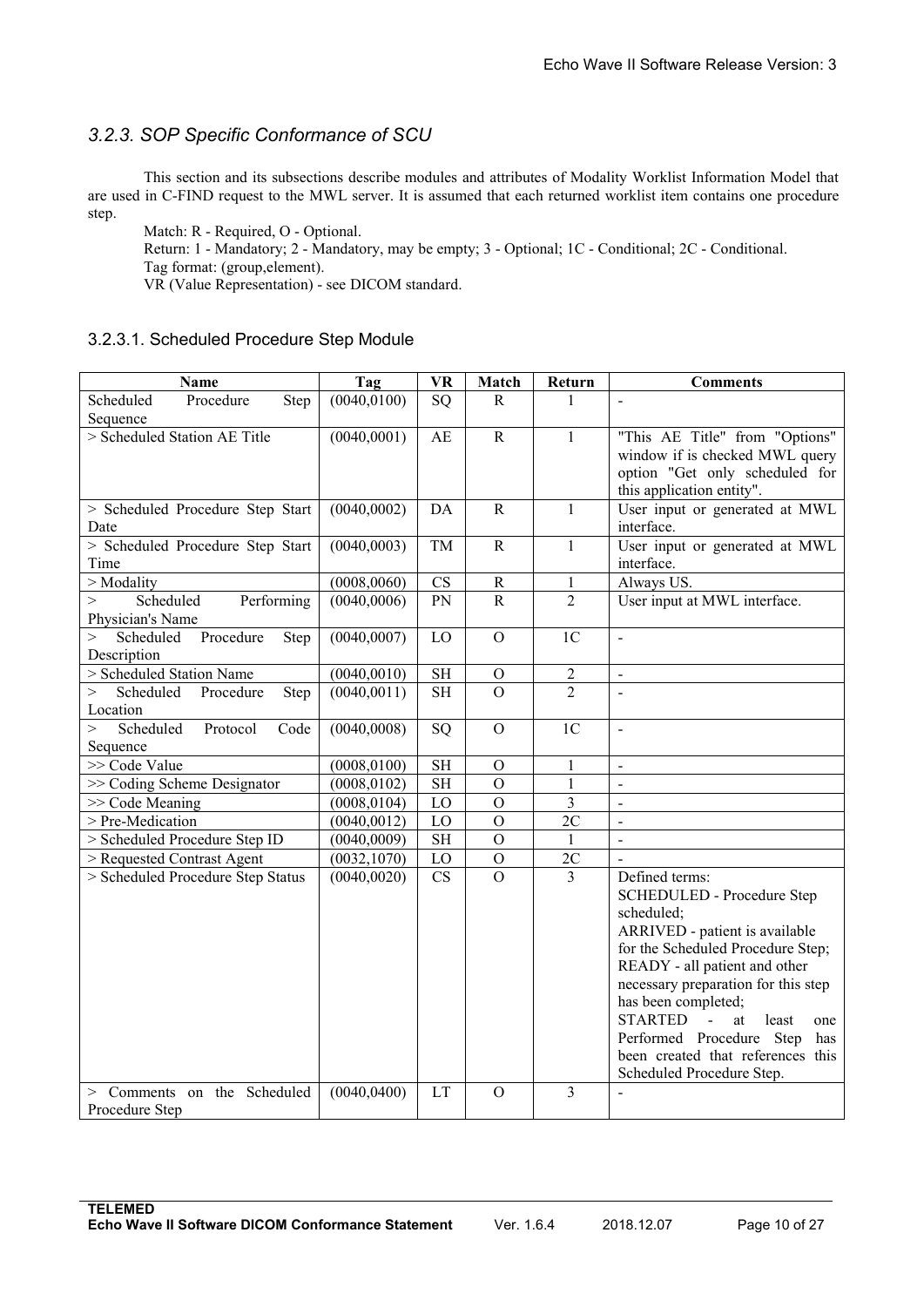## <span id="page-10-0"></span>3.2.3.2. Requested Procedure Module

| Name                                | Tag          | VR        | Match    | Return         | <b>Comments</b>            |
|-------------------------------------|--------------|-----------|----------|----------------|----------------------------|
| Requested Procedure ID              | (0040, 1001) | <b>SH</b> | $\Omega$ |                | $\overline{\phantom{0}}$   |
| Reason for the Requested            | (0040, 1002) | LO        | $\Omega$ | 3              | -                          |
| Procedure                           |              |           |          |                |                            |
| Requested Procedure Description     | (0032, 1060) | LO        | $\Omega$ | 1 <sup>C</sup> | $\overline{\phantom{a}}$   |
| Requested Procedure Code            | (0032, 1064) | SQ        | $\Omega$ | 1 <sup>C</sup> |                            |
| Sequence                            |              |           |          |                |                            |
| > Code Value                        | (0008.0100)  | <b>SH</b> | $\Omega$ |                |                            |
| $>$ Coding Scheme Designator        | (0008.0102)  | <b>SH</b> | $\Omega$ |                | $\overline{\phantom{a}}$   |
| $>$ Code Meaning                    | (0008, 0104) | LO        | $\Omega$ | 3              | $\overline{\phantom{a}}$   |
| <b>Requested Procedure Comments</b> | (0040, 1400) | LT        | $\Omega$ |                | $\overline{\phantom{a}}$   |
| Study Instance UID                  | (0020,000D)  | UI        | $\Omega$ |                | $\overline{\phantom{a}}$   |
| Referenced Study Sequence           | (0008.1110)  | SQ        | $\Omega$ | $\mathcal{D}$  | $\overline{\phantom{0}}$   |
| > Referenced SOP Class UID          | (0008, 1150) | UI        | $\Omega$ |                | $\overline{\phantom{a}}$   |
| > Referenced SOP Instance UID       | (0008, 1155) | UI        | $\Omega$ |                | $\overline{\phantom{0}}$   |
| <b>Requested Procedure Priority</b> | (0040, 1003) | <b>SH</b> | $\Omega$ | $\mathfrak{D}$ | Defined terms: STAT, HIGH, |
|                                     |              |           |          |                | ROUTINE, MEDIUM, LOW       |

#### 3.2.3.3. Imaging Service Request Module

| Name                 | Tag          | VR | Match | Return | :omments                        |
|----------------------|--------------|----|-------|--------|---------------------------------|
| Accession Number     | (0008, 0050) | SΗ | ┸┺    |        | interface.<br>User input at MWL |
| Requesting Physician | (0032, 1032) | PN |       |        | $\overline{\phantom{a}}$        |

#### 3.2.3.4. Patient Identification Module

| Name                 | Tag          | VR. | Match | <b>Return</b> | Comments                     |
|----------------------|--------------|-----|-------|---------------|------------------------------|
| Patient's Name       | (0010, 0010) | PN  |       |               | User input at MWL interface. |
| Patient ID           | (0010, 0020) |     |       |               | User input at MWL interface. |
| Issuer of Patient ID | (0010.0021)  |     |       |               | -                            |

#### 3.2.3.5. Patient Demographic Module

| Name                 | Tag          | VR                     | <b>Match</b> | Return | Comments                               |
|----------------------|--------------|------------------------|--------------|--------|----------------------------------------|
| Patient's Birth Date | (0010, 0030) | DA                     |              |        | User input at MWL interface.           |
| Patient's Sex        | (0010, 0040) | $\mathbf{C}\mathbf{S}$ |              |        | Return values:                         |
|                      |              |                        |              |        | $M$ - male, $F$ - female, $O$ - other. |
| Patient's Size       | (0010.1020)  | DS                     |              |        |                                        |
| Patient's Weight     | (0010.1030)  | DS                     |              |        | $\sim$                                 |

#### 3.2.3.6. Patient Medical Module

| Name                    | Tag          | VR | Match | Return | Comments |
|-------------------------|--------------|----|-------|--------|----------|
| Contrast Allergies      | (0010.2110)  |    |       |        |          |
| Medical Alerts          | (0010, 2000) |    |       |        |          |
| <b>Pregnancy Status</b> | (0010.21C0)  | US |       | ∼      | ٠        |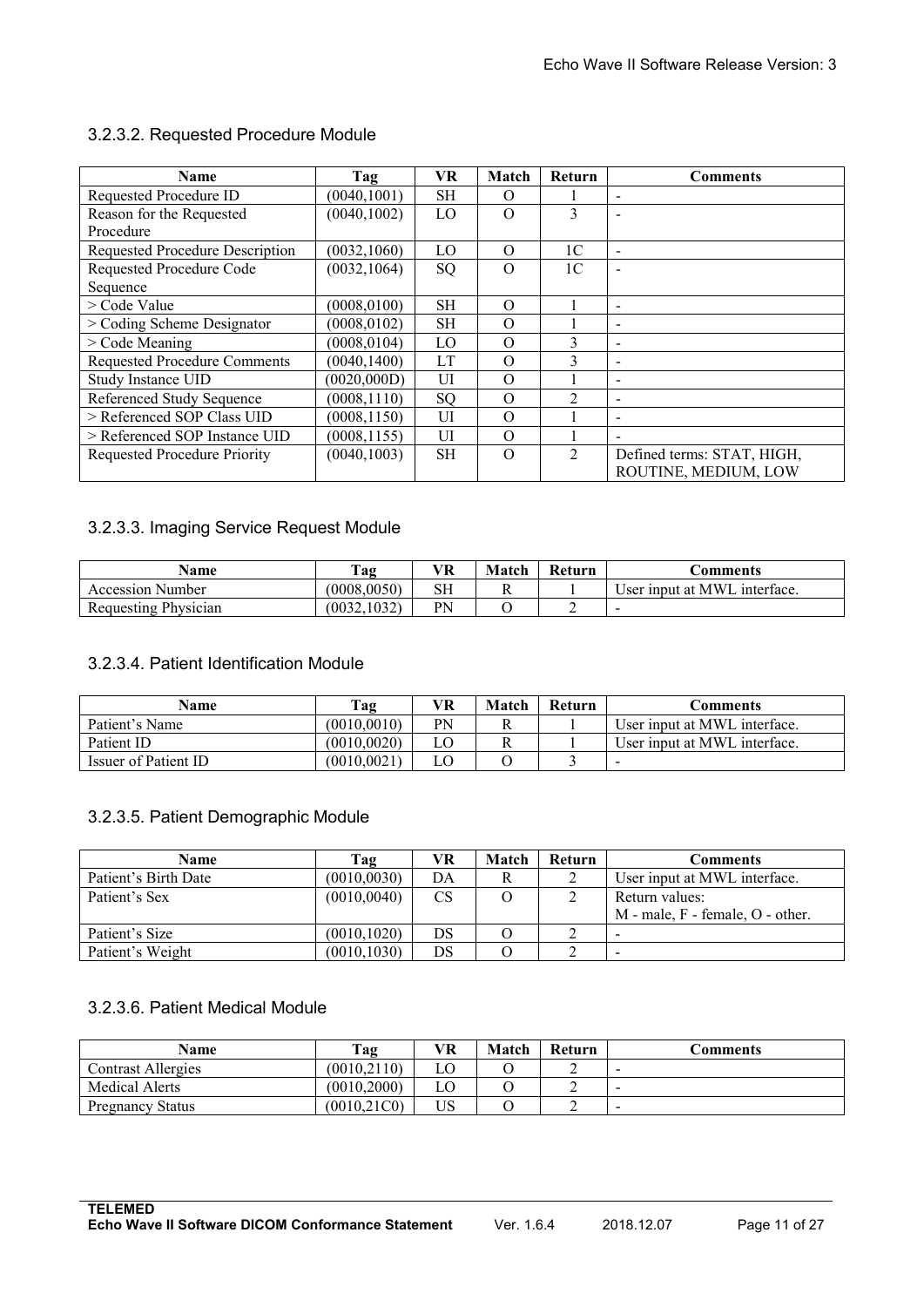# <span id="page-11-2"></span><span id="page-11-1"></span><span id="page-11-0"></span>*3.3. Modality Performed Procedure Step AE Specification*

The Modality Performed Procedure Step AE provides conformance to the following DICOM SOP Classes as an SCU:

| Name<br>Tass<br>эU                                     | UID<br>lass              | ∍evel.<br>Itormance<br>0n. |
|--------------------------------------------------------|--------------------------|----------------------------|
| <b>Step</b><br>Moda<br>. Pertormec<br><b>Procedure</b> | .10008.3.1.2.3.3<br>.840 | Standard                   |

#### *3.3.1. Association Establishment Policies*

#### 3.3.1.1. General

The maximum PDU size is 16384 bytes.

#### 3.3.1.2. Number of Associations

The number of simultaneous associations is 1.

#### 3.3.1.3. Asynchronous Nature

There is no asynchronous activity in this implementation.

#### 3.3.1.4. Implementation Identifying Information

Implementation Class UID: 1.2.276.0.7230010.3.0.3.5.5 Implementation Version: OFFIS\_DCMTK\_355

#### *3.3.2. Association Initiation by Real-world Activity*

The association is initiated when the user clicks "Start exam", "Finish exam" or "Discontinue exam" buttons after selecting desired MWL item inside worklist panel of patient information window. After sending appropriate MPPS message to MPPS server association is released.

#### 3.3.2.1. Proposed Presentation Contexts

| <b>Presentation Context Table</b> |                         |  |               |                        |            |             |  |
|-----------------------------------|-------------------------|--|---------------|------------------------|------------|-------------|--|
|                                   | <b>Abstract Syntax</b>  |  |               | <b>Transfer Syntax</b> | Role       | Extended    |  |
| Name                              | UID                     |  | Name List     | <b>UID</b> List        |            | Negotiation |  |
| Modality Performed                | 1.2.840.10008.3.1.2.3.3 |  | Explicit VR   | 1.2.840.10008.1.2.1    | SCU        | None        |  |
| Procedure Step                    |                         |  | Little Endian |                        |            |             |  |
| Modality Performed                | 1.2.840.10008.3.1.2.3.3 |  | Explicit VR   | 1.2.840.10008.1.2.2    | <b>SCU</b> | None        |  |
| Procedure Step                    |                         |  | Big Endian    |                        |            |             |  |
| Modality Performed                | 1.2.840.10008.3.1.2.3.3 |  | Implicit VR   | 1.2.840.10008.1.2      | <b>SCU</b> | None        |  |
| Procedure Step                    |                         |  | Little Endian |                        |            |             |  |

Modality Performed Procedure Step AE Proposed Presentation Contexts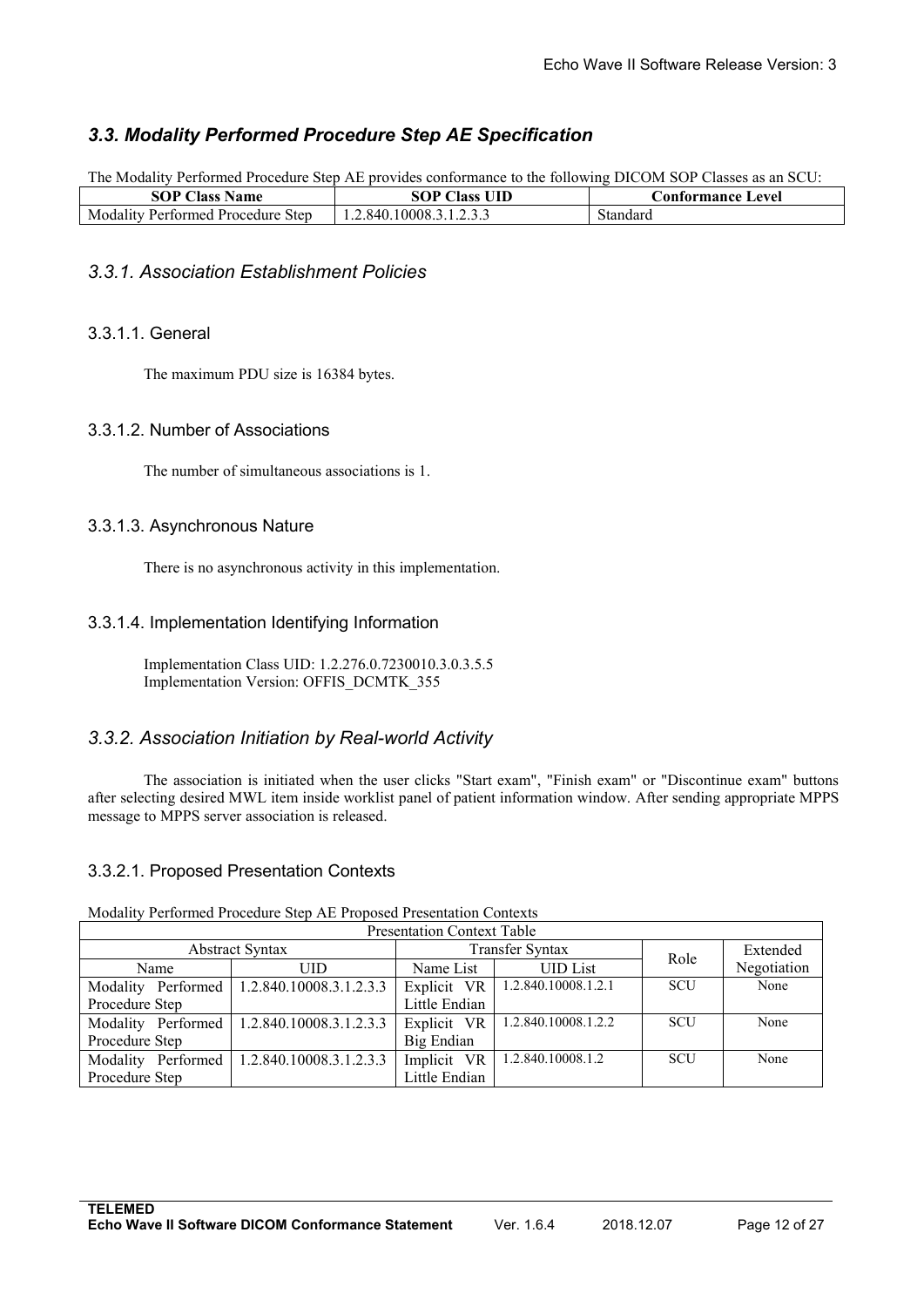# <span id="page-12-1"></span><span id="page-12-0"></span>*3.3.3. SOP Specific Conformance of SCU*

This section describes modules and attributes that are used by Modality Performed Procedure Step AE. Requirement Type: 1 - Mandatory; 2 - Mandatory, may be empty; 3 - Optional; 1C - Conditional; 2C - Conditional.

Tag format: (group,element).

VR (Value Representation) - see DICOM standard.

#### 3.3.3.1. Performed Procedure Step Relationship Module

| <b>Name</b>                   | Tag          | <b>VR</b> | Req. Type<br><b>N-CREATE</b> | Req. Type<br><b>N-SET</b> | <b>Comments</b> |
|-------------------------------|--------------|-----------|------------------------------|---------------------------|-----------------|
| Scheduled Step Attribute      | (0040, 0270) | SQ        |                              | Not allowed               | From MWL.       |
| Sequence                      |              |           |                              |                           |                 |
| >Study Instance UID           | (0020,000D)  | UI        |                              | Not allowed               | From MWL.       |
| >Referenced Study Sequence    | (0008, 1110) | SQ        | $\overline{2}$               | Not allowed               | From MWL.       |
| >>Referenced SOP Class UID    | (0008, 1150) | UI        |                              | Not allowed               | From MWL        |
| >>Referenced SOP Instance UID | (0008, 1155) | UI        |                              | Not allowed               | From MWL        |
| >Accession Number             | (0008, 0050) | <b>SH</b> | $\overline{2}$               | Not allowed               | From MWL.       |
| >Requested Procedure ID       | (0040, 1001) | <b>SH</b> | $\overline{2}$               | Not allowed               | From MWL.       |
| >Requested Procedure          | (0032, 1060) | LO        | $\overline{2}$               | Not allowed               | From MWL.       |
| Description                   |              |           |                              |                           |                 |
| >Scheduled Procedure Step ID  | (0040, 0009) | <b>SH</b> | $\overline{2}$               | Not allowed               | From MWL.       |
| >Scheduled Procedure Step     | (0040, 0007) | LO        | $\overline{2}$               | Not allowed               | From MWL.       |
| Description                   |              |           |                              |                           |                 |
| >Scheduled Protocol Code      | (0040,0008)  | SQ        | 2                            | Not allowed               | Empty.          |
| Sequence                      |              |           |                              |                           |                 |
| >> Code Value                 | (0008, 0100) | <b>SH</b> |                              | Not allowed               | $\mathbf{r}$    |
| >> Coding Scheme Designator   | (0008, 0102) | <b>SH</b> |                              | Not allowed               | $\mathbb{Z}^2$  |
| >> Code Meaning               | (0008, 0104) | LO        |                              | Not allowed               |                 |
| Patient's Name                | (0010, 0010) | PN        | $\overline{2}$               | Not allowed               | From MWL.       |
| Patient ID                    | (0010, 0020) | LO        | $\overline{2}$               | Not allowed               | From MWL.       |
| Patient's Birth Date          | (0010, 0030) | DA        | $\overline{2}$               | Not allowed               | From MWL.       |
| Patient's Sex                 | (0010, 0040) | <b>CS</b> | $\overline{2}$               | Not allowed               | From MWL.       |
| Patient's Size                | (0010, 1020) | DS        | $\overline{3}$               | Not allowed               | From MWL.       |
| Patient's Weight              | (0010, 1030) | DS        | 3                            | Not allowed               | From MWL.       |
| Referenced Patient Sequence   | (0008, 1120) | SQ        | $\overline{c}$               | Not allowed               | Empty.          |
| > Referenced SOP Class UID    | (0008, 1150) | UI        |                              | Not allowed               |                 |
| > Referenced SOP Instance UID | (0008, 1155) | UI        |                              | Not allowed               | $\blacksquare$  |

#### 3.3.3.2. Performed Procedure Step Information Module

| <b>Name</b>                            | Tag          | <b>VR</b> | Req. Type<br><b>N-CREATE</b> | Req. Type<br><b>N-SET</b> | Comments                                  |
|----------------------------------------|--------------|-----------|------------------------------|---------------------------|-------------------------------------------|
| Performed Procedure Step ID            | (0040, 0253) | <b>SH</b> |                              | Not allowed               | From MWL.                                 |
| Performed Station AE Title             | (0040, 0241) | AE        |                              | Not allowed               | "This AE Title" from<br>"Options" window. |
| Performed Station Name                 | (0040, 0242) | <b>SH</b> |                              | Not allowed               | Empty.                                    |
| Performed Location                     | (0040, 0243) | <b>SH</b> |                              | Not allowed               | Empty.                                    |
| Performed Procedure Step Start<br>Date | (0040, 0244) | DA        |                              | Not allowed               |                                           |
| Performed Procedure Step Start<br>Time | (0040, 0245) | TM        |                              | Not allowed               |                                           |
| Performed Procedure Step Status        | (0040, 0252) | CS        |                              |                           | Defined terms:<br>IN PROGRESS - started   |

**TELEMED**

**Echo Wave II Software DICOM Conformance Statement** Ver. 1.6.4 2018.12.07 Page 13 of 27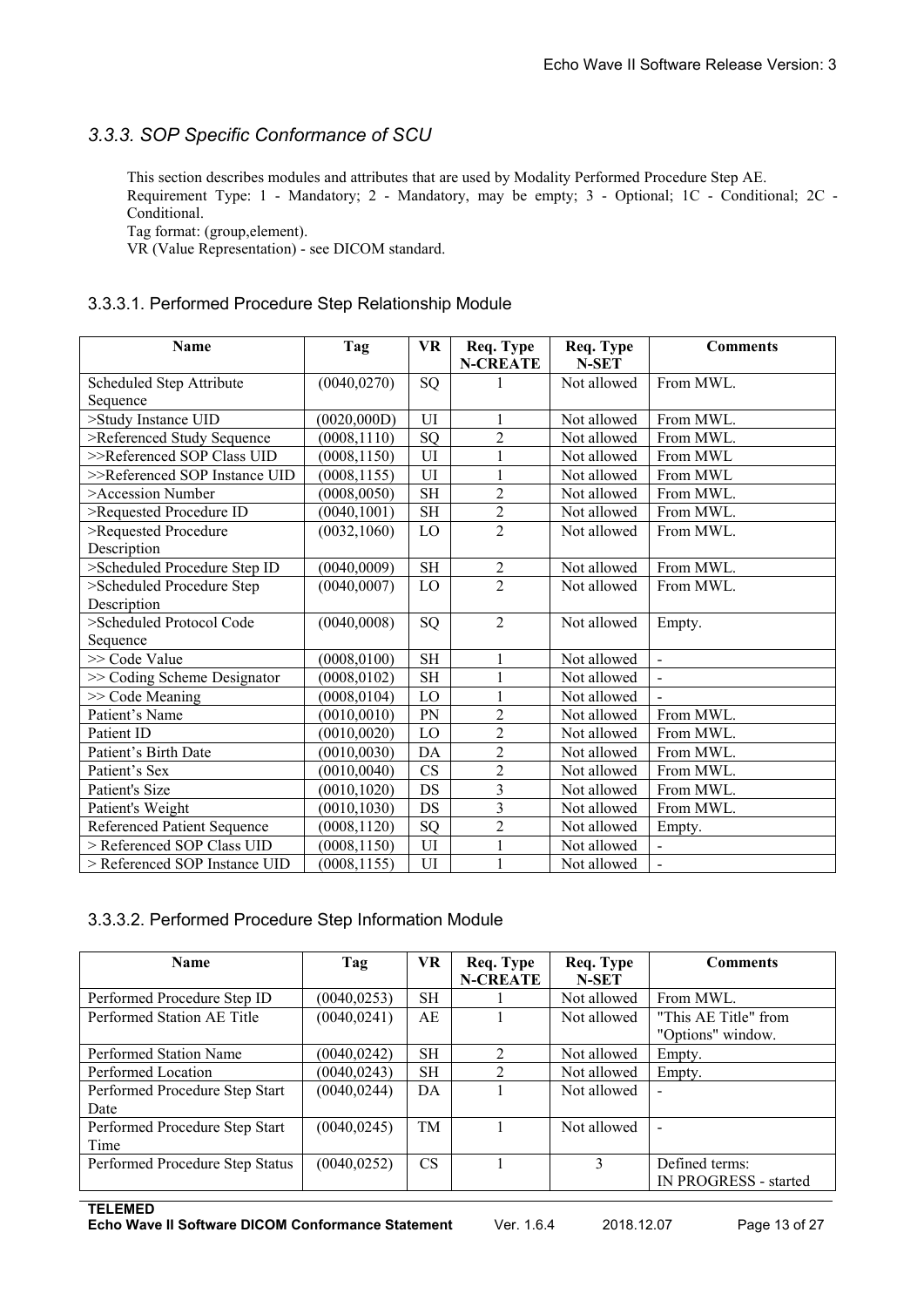<span id="page-13-0"></span>

|                              |              |                     |                |                | but not complete;<br>DISCONTINUED -<br>canceled or unsuccessfully<br>terminated;<br><b>COMPLETED -</b><br>successfully completed. |
|------------------------------|--------------|---------------------|----------------|----------------|-----------------------------------------------------------------------------------------------------------------------------------|
| Performed Procedure Step     | (0040, 0281) | SQ                  | $\mathcal{E}$  | $\mathcal{E}$  | Used if (0040,0252) was                                                                                                           |
| Discontinuation Reason Code  |              |                     |                |                | set to DISCONTINUED.                                                                                                              |
| Sequence                     |              |                     |                |                |                                                                                                                                   |
| > Code Value                 | (0008, 0100) | <b>SH</b>           |                |                | From CID 9300.                                                                                                                    |
| > Coding Scheme Designator   | (0008, 0102) | <b>SH</b>           |                |                | Always DCM.                                                                                                                       |
| > Coding Scheme Version      | (0008, 0103) | $\operatorname{SH}$ | 3              | 3              | Empty.                                                                                                                            |
| > Code Meaning               | (0008, 0104) | LO                  | 3              | 3              | Empty.                                                                                                                            |
| Performed Procedure Step     | (0040, 0254) | LO                  | $\overline{2}$ | $\mathcal{E}$  | From MWL.                                                                                                                         |
| Description                  |              |                     |                |                |                                                                                                                                   |
| Performed Procedures Type    | (0040, 0255) | LO                  | $\overline{2}$ | 3              | Empty.                                                                                                                            |
| Description                  |              |                     |                |                |                                                                                                                                   |
| Performed Procedure Code     | (0008, 1032) | SQ                  | 2              | $\overline{3}$ | Empty.                                                                                                                            |
| Sequence                     |              |                     |                |                |                                                                                                                                   |
| > Code Value                 | (0008, 0100) | <b>SH</b>           |                |                |                                                                                                                                   |
| $>$ Coding Scheme Designator | (0008, 0102) | <b>SH</b>           |                |                |                                                                                                                                   |
| > Coding Scheme Version      | (0008, 0103) | <b>SH</b>           | 3              | 3              | $\overline{\phantom{a}}$                                                                                                          |
| $>$ Code Meaning             | (0008, 0104) | LO                  | 3              | 3              |                                                                                                                                   |
| Performed Procedure Step End | (0040, 0250) | DA                  | $\overline{2}$ | $\overline{3}$ | Updated when study is                                                                                                             |
| Date                         |              |                     |                |                | finished.                                                                                                                         |
| Performed Procedure Step End | (0040, 0251) | TM                  | $\mathfrak{D}$ | 3              | Updated when study is                                                                                                             |
| Time                         |              |                     |                |                | finished.                                                                                                                         |

## 3.3.3.3. Image Acquisition Results Module

| <b>Name</b>                      | Tag          | <b>VR</b> | Req. Type<br><b>N-CREATE</b> | Req. Type<br>N-SET/Final | <b>Comments</b>                              |
|----------------------------------|--------------|-----------|------------------------------|--------------------------|----------------------------------------------|
| Modality                         | (0008, 0060) | CS        |                              | Not allowed              | Always US.                                   |
| Study ID                         | (0020, 0010) | SH        | $\overline{2}$               | Not allowed              | From MWL.                                    |
| Performed Protocol Code Sequence | (0040, 0260) | SQ        | $\overline{2}$               | 3                        | Empty.                                       |
| > Code Value                     | (0008, 0100) | <b>SH</b> |                              |                          |                                              |
| $>$ Coding Scheme Designator     | (0008, 0102) | <b>SH</b> |                              |                          | $\blacksquare$                               |
| > Coding Scheme Version          | (0008, 0103) | <b>SH</b> | 3                            | 3                        |                                              |
| > Code Meaning                   | (0008, 0104) | $\rm LO$  | 3                            | 3                        |                                              |
| Performed Series Sequence        | (0040, 0340) | SQ        | $\overline{2}$               | 3/1                      |                                              |
| > Performing Physician's Name    | (0008, 1050) | PN        | $\overline{2}$               | 2/2                      | "Sonographer name"<br>from "Patient" window. |
| > Protocol Name                  | (0018, 1030) | LO        |                              | 1/1                      | User input at MWL<br>interface.              |
| > Operator's Name                | (0008, 1070) | PN        | $\overline{2}$               | 2/2                      | Empty.                                       |
| > Series Instance UID            | (0020,000E)  | UI        |                              | 1/1                      | Generated.                                   |
| > Series Description             | (0008, 103E) | LO        | $\overline{2}$               | 2/2                      | "Note" from "Patient"<br>window.             |
| > Retrieve AE Title              | (0008, 0054) | AE        | 2                            | 2/2                      | From MWL.                                    |
| > Referenced Image Sequence      | (0008, 1140) | SQ        | $\overline{2}$               | 2/2                      |                                              |
| >> Referenced SOP Class UID      | (0008, 1150) | UI        |                              |                          |                                              |
| >> Referenced SOP Instance UID   | (0008, 1155) | UI        |                              |                          |                                              |
| > Referenced Non-Image           | (0040, 0220) | SQ        | $\overline{2}$               | 2/2                      | Empty.                                       |
| Composite SOP Instance Sequence  |              |           |                              |                          |                                              |
| >> Referenced SOP Class UID      | (0008, 1150) | UI        |                              |                          | $\overline{\phantom{0}}$                     |
| >> Referenced SOP Instance UID   | (0008, 1155) | UI        |                              |                          |                                              |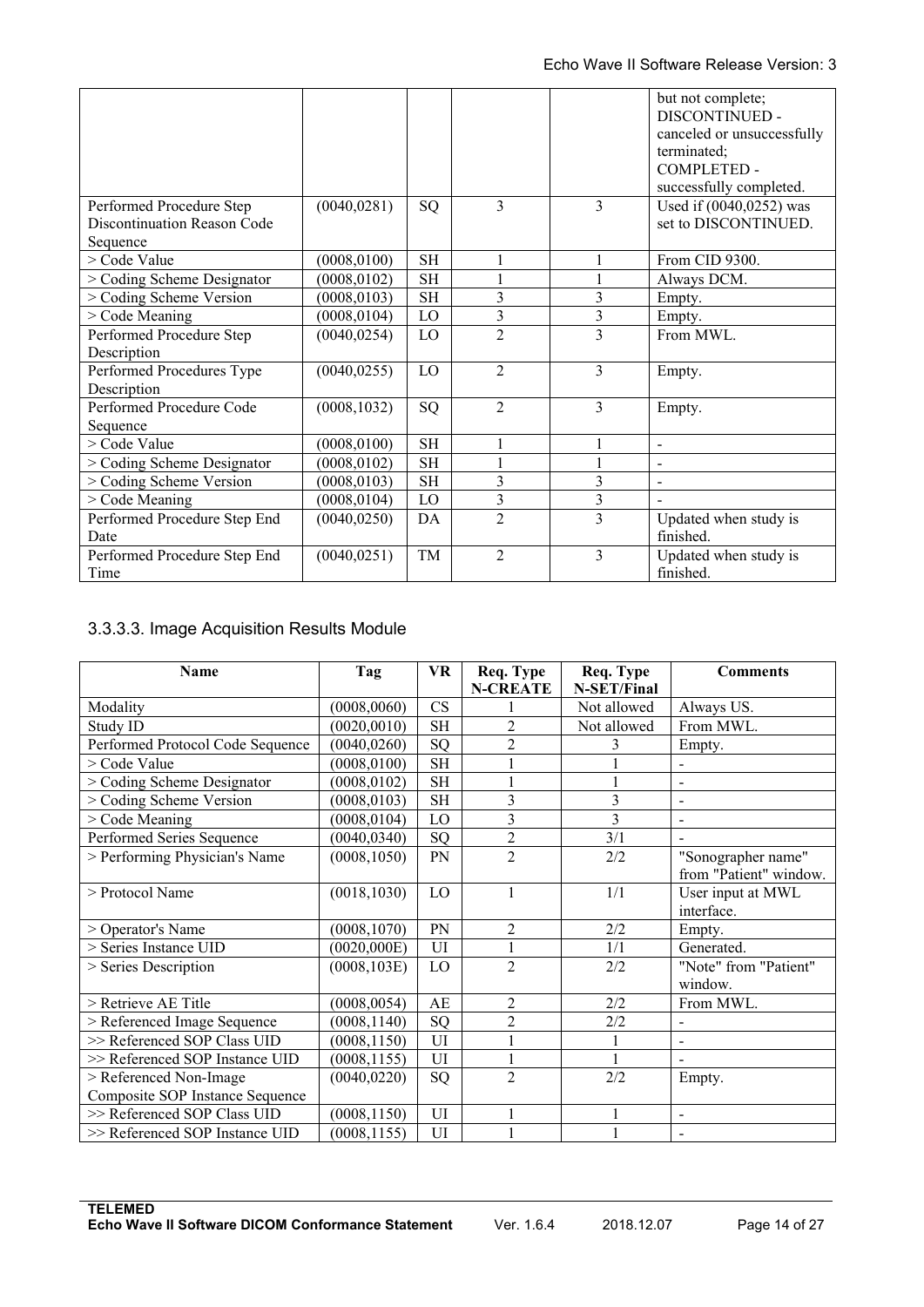# <span id="page-14-2"></span><span id="page-14-1"></span><span id="page-14-0"></span>*3.4. Store AE Specification*

| The Store AE provides conformance to the following DICOM SOP Classes as an SCO: |                             |                          |  |  |  |  |  |
|---------------------------------------------------------------------------------|-----------------------------|--------------------------|--|--|--|--|--|
| <b>SOP Class Name</b>                                                           | <b>SOP Class UID</b>        | <b>Conformance Level</b> |  |  |  |  |  |
| Ultrasound Image Storage                                                        | 1.2.840.10008.5.1.4.1.1.6.1 | Standard                 |  |  |  |  |  |
| Ultrasound Multiframe Image Storage                                             | 1.2.840.10008.5.1.4.1.1.3.1 | Standard                 |  |  |  |  |  |
| Secondary Capture Image Storage                                                 | 1.2.840.10008.5.1.4.1.1.7   | Standard                 |  |  |  |  |  |

The Store AE provides conformance to the following DICOM SOP Classes as an SCU:

#### *3.4.1. Association Establishment Policies*

#### 3.4.1.1. General

The maximum PDU size is 16384 bytes.

#### 3.4.1.2. Number of Associations

The number of simultaneous associations is 1.

#### 3.4.1.3. Asynchronous Nature

There is no asynchronous activity in this implementation.

#### 3.4.1.4. Implementation Identifying Information

Implementation Class UID: 1.2.276.0.7230010.3.0.3.6.0 Implementation Version: OFFIS\_DCMTK\_360

# *3.4.2. Association Initiation by Real-world Activity*

The Store AE will open an association to the Storage Server when the real-world activity occurs corresponding to the user invocation of software menu item for sending single frame or multiframe image to DICOM server. When the image is sent, association is automatically closed.

#### 3.4.2.1. Proposed Presentation Contexts

| <b>Presentation Context Table</b> |                             |                       |                        |            |             |  |  |
|-----------------------------------|-----------------------------|-----------------------|------------------------|------------|-------------|--|--|
|                                   | <b>Abstract Syntax</b>      |                       | Transfer Syntax        | Role       | Extended    |  |  |
| Name                              | <b>UID</b>                  | Name List             | <b>UID</b> List        |            | Negotiation |  |  |
| Ultrasound Image                  | 1.2.840.10008.5.1.4.1.1.6.1 | <b>VR</b><br>Implicit | 1.2.840.10008.1.2      | <b>SCU</b> | None        |  |  |
|                                   |                             | Little Endian         |                        |            |             |  |  |
| Ultrasound Image                  | 1.2.840.10008.5.1.4.1.1.6.1 | <b>JPEG Baseline</b>  | 1.2.840.10008.1.2.4.50 | <b>SCU</b> | None        |  |  |
|                                   |                             |                       |                        |            |             |  |  |
| Ultrasound                        | 1.2.840.10008.5.1.4.1.1.3.1 | Implicit<br><b>VR</b> | .2.840.10008.1.2       | <b>SCU</b> | None        |  |  |
| Multiframe<br>Image               |                             | Little Endian         |                        |            |             |  |  |
| Storage                           |                             |                       |                        |            |             |  |  |
| Ultrasound                        | 1.2.840.10008.5.1.4.1.1.3.1 | <b>JPEG</b> Baseline  | 1.2.840.10008.1.2.4.50 | <b>SCU</b> | None        |  |  |
| Multiframe<br>Image               |                             |                       |                        |            |             |  |  |
| Storage                           |                             |                       |                        |            |             |  |  |

Store AE Proposed Presentation Contexts to a Storage Server

**TELEMED**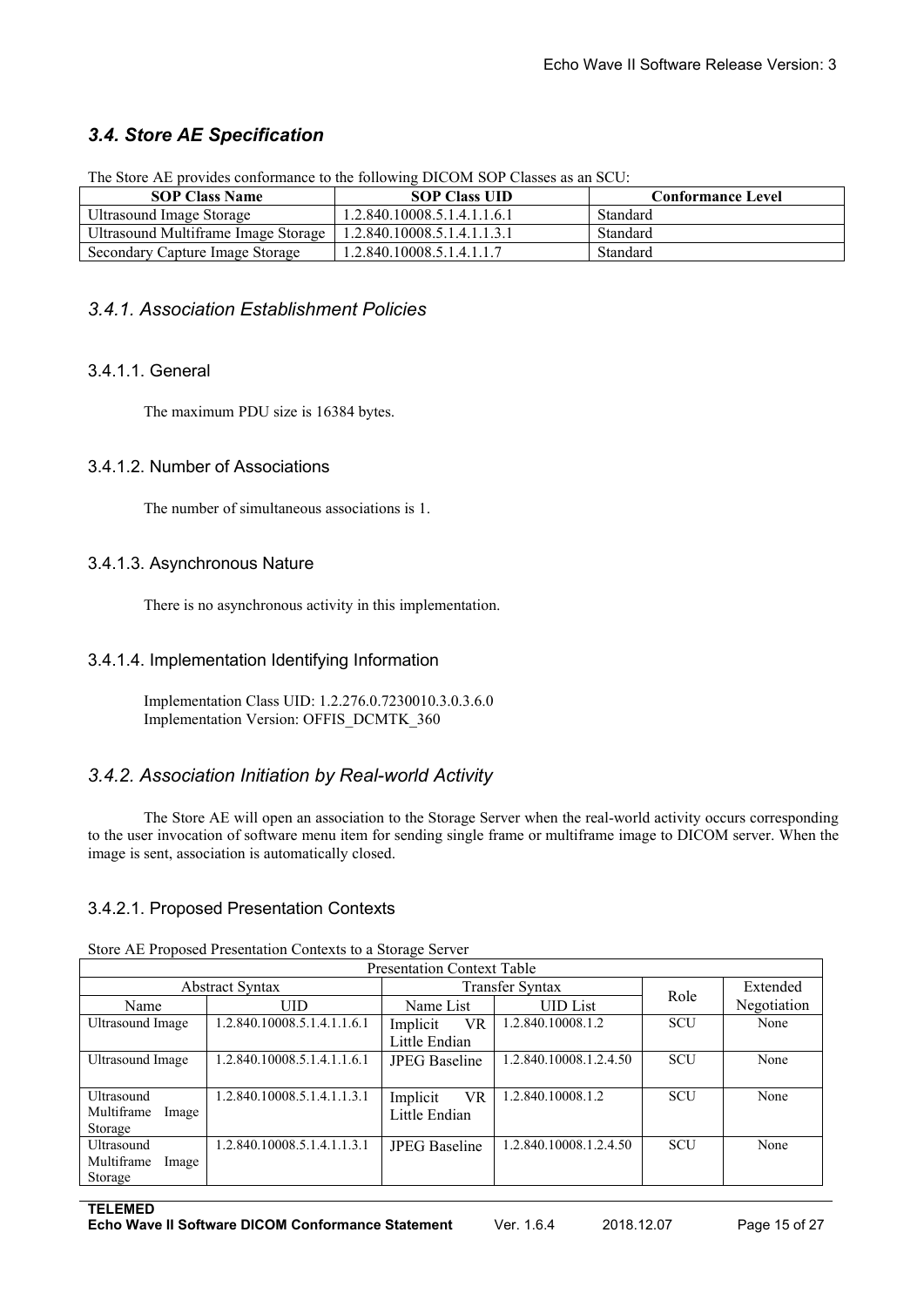<span id="page-15-1"></span><span id="page-15-0"></span>

| Secondary Capture | 1.2.840.10008.5.1.4.1.1.7 | Implicit<br>VR.      | 1.2.840.10008.1.2      | SCU | None |
|-------------------|---------------------------|----------------------|------------------------|-----|------|
| Image Storage     |                           | Little Endian        |                        |     |      |
| Secondary Capture | 1.2.840.10008.5.1.4.1.1.7 | <b>JPEG</b> Baseline | 1.2.840.10008.1.2.4.50 | SCU | None |
| Image Storage     |                           |                      |                        |     |      |

Note. Depending on software configuration, also can be used Explicit VR Little Endian (1.2.840.10008.1.2.1) and Explicit VR Big Endian (1.2.840.10008.1.2.2) transfer syntaxes.

## *3.4.3. SOP Specific Conformance of SCU*

This section describes modules and attributes that are used by Store AE. Uses: 1 - Mandatory; 2 - Mandatory, may be empty;3 - Optional; 1C - Conditional; 2C - Conditional. Tag format: (group,element).

VR (Value Representation) - see DICOM standard.

#### 3.4.3.1. Patient Module

| Name                 | Use           | Tag          | VR (Type) | Comments                                    |
|----------------------|---------------|--------------|-----------|---------------------------------------------|
| Patient's Name       | ◠             | (0010, 0010) | PN        | From MWL or user input at "Patient" window. |
| Patient ID           |               | (0010, 0020) | LO        | From MWL or user input at "Patient" window. |
| Patient's Birth Date | $\mathcal{L}$ | (0010, 0030) | DA        | From MWL or user input at "Patient" window. |
|                      |               |              |           | Format: YYYYMMDD                            |
| Patient's Sex        | $\gamma$      | (0010, 0040) | <b>CS</b> | From MWL or user input at "Patient" window. |
|                      |               |              |           | M - male, F - female                        |
| Responsible Person   | 2C            | (0010, 2297) | PN        | User input at "Patient" window.             |

#### 3.4.3.2. General Study Module

| <b>Name</b>                   | Use            | Tag          | VR (Type) | <b>Comments</b>                  |
|-------------------------------|----------------|--------------|-----------|----------------------------------|
| Study Instance UID            |                | (0020,000D)  | UI        | From MWL or generated.           |
| Study ID                      |                | (0020, 0010) | <b>SH</b> | From MWL.                        |
| <b>Study Date</b>             |                | (0008, 0020) | DA        | Exam date. Format: YYYYMMDD      |
| Study Time                    |                | (0008, 0030) | TM        | Exam time. Format: hhmmss        |
| <b>Accession Number</b>       |                | (0008, 0050) | <b>SH</b> | From MWL.                        |
| <b>Study Description</b>      |                | (0008, 1030) | LO.       | Exam type from "Patient" window. |
| Referenced Study Sequence     |                | (0008, 1110) | SQ.       | From MWL.                        |
| > Referenced SOP Class UID    | 1C             | (0008, 1150) | UI        | From MWL.                        |
| > Referenced SOP Instance UID | 1 <sup>C</sup> | (0008, 1155) | UI        | From MWL.                        |

#### 3.4.3.3. General Series Module

| Name                           | <b>Use</b>    | Tag          | VR (Type) | Comments                            |
|--------------------------------|---------------|--------------|-----------|-------------------------------------|
| Modality                       |               | (0008, 0060) | CS.       | US or SC.                           |
| Series Instance UID            |               | (0020,000E)  | UI        | Generated.                          |
| Series Number                  | 2             | (0020, 0011) | <b>IS</b> | Generated 1n.                       |
| Laterality                     | 2C            | (0020, 0060) | CS        | Empty.                              |
| Performing Physician's Name    | 3             | (0008, 1050) | <b>PN</b> | User input. "Sonographer's name" at |
|                                |               |              |           | "Patient" window.                   |
| Series Description             | 3             | (0008, 103E) | LO        | User input. "Note" at "Patient"     |
|                                |               |              |           | window.                             |
| Performed Procedure Step Start | 3             | (0040, 0244) | DA        | From MPPS.                          |
| Date                           |               |              |           |                                     |
| Performed Procedure Step Start | $\mathcal{E}$ | (0040, 0245) | TM        | From MPPS.                          |
| Time                           |               |              |           |                                     |
| Performed Procedure Step ID    | $\mathbf{3}$  | (0040, 0253) | <b>SH</b> | Scheduled Procedure<br>From MWL     |
| <b>TELEMED</b>                 |               |              |           |                                     |

**Echo Wave II Software DICOM Conformance Statement** Ver. 1.6.4 2018.12.07 Page 16 of 27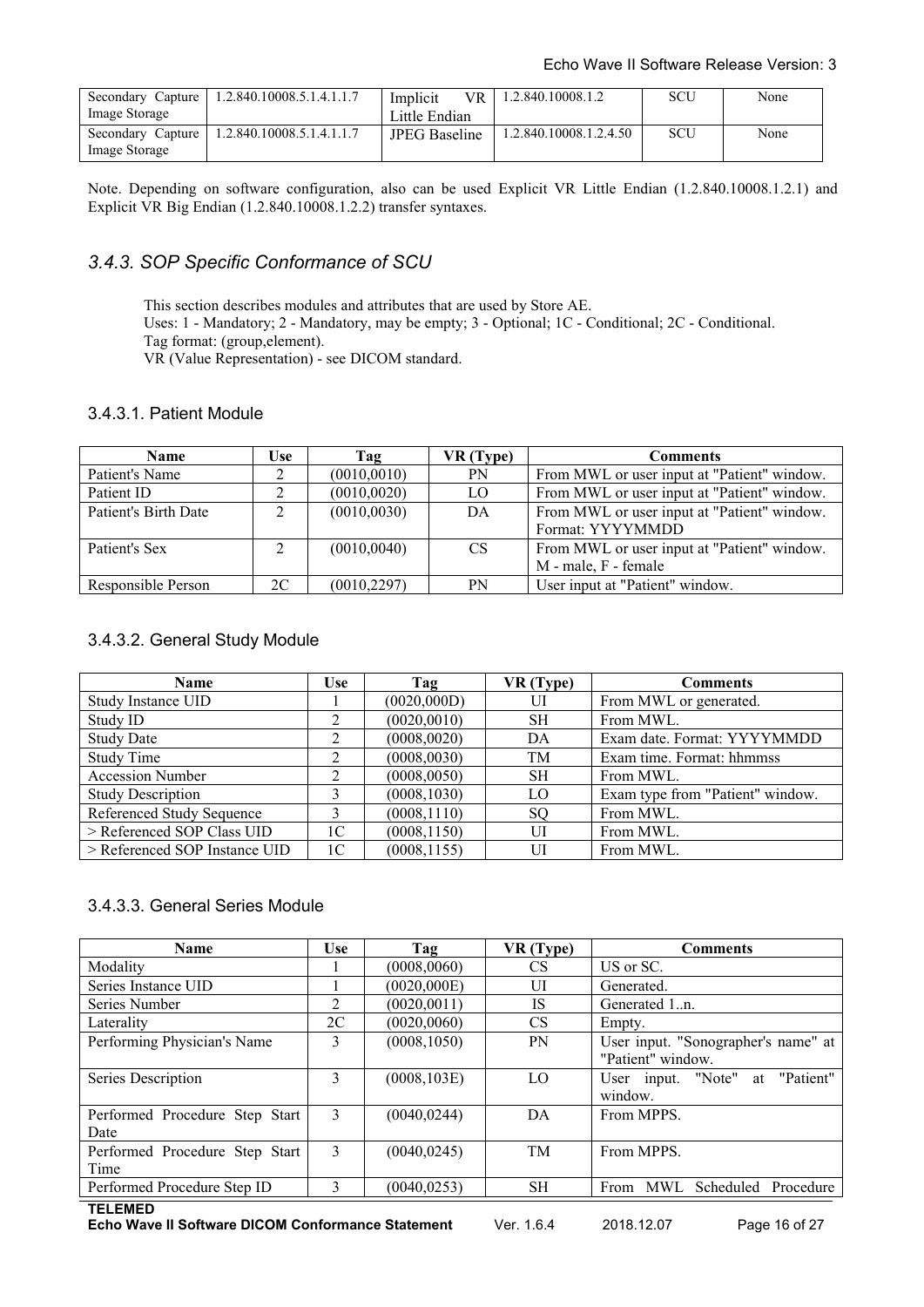<span id="page-16-0"></span>

|                                       |                |              |           | Step ID.                     |
|---------------------------------------|----------------|--------------|-----------|------------------------------|
| Performed<br>Procedure<br><b>Step</b> | 3              | (0040, 0254) | LO        | From MWL Scheduled Procedure |
| Description                           |                |              |           | Step Description.            |
| Referenced Performed Procedure        | 3              | (0008, 1111) | SQ        | From MPPS.                   |
| Step Sequence                         |                |              |           |                              |
| > Referenced SOP Class UID            | 1 <sup>C</sup> | (0008, 1150) | UI        | MPPS SOP Class UID.          |
| > Referenced SOP Instance UID         | 1 <sup>C</sup> | (0008, 1155) | UI        | MPPS SOP Instance UID.       |
| <b>Request Attributes Sequence</b>    | 3              | (0040, 0275) | SO.       | From MWL.                    |
| > Requested Procedure ID              | 1 <sup>C</sup> | (0040, 1001) | <b>SH</b> | From MWL.                    |
| > Scheduled Procedure Step ID         | 1 <sup>C</sup> | (0040,0009)  | <b>SH</b> | From MWL.                    |
| Scheduled Procedure<br>Step<br>>      | 3              | (0040,0007)  | LO        | From MWL.                    |
| Description                           |                |              |           |                              |
| Scheduled Protocol<br>Code<br>>       | 3              | (0040,0008)  | SQ        | From MWL.                    |
| Sequence                              |                |              |           |                              |
| $\gg$ Code Value                      | 1 <sup>C</sup> | (0008.0100)  | <b>SH</b> | From MWL.                    |
| $\gg$ Coding Scheme Designator        | 1 <sup>C</sup> | (0008, 0102) | <b>SH</b> | From MWL.                    |
| $>>$ Code Meaning                     | 1 <sup>C</sup> | (0008.0104)  | LO        | From MWL.                    |

#### 3.4.3.4. General Equipment Module

| Name                      | Use | Tag          | VR (Type) | Comments                              |
|---------------------------|-----|--------------|-----------|---------------------------------------|
| Manufacturer              |     | (0008,0070)  | LΟ        | <b>TELEMED</b>                        |
| <b>Institution Name</b>   |     | (0008,0080)  | LO        | "Hospital/clinic name" entered by the |
|                           |     |              |           | user at "Patient" window.             |
| Manufacturer's Model Name |     | (0008, 1090) | LO        | Beamformer code.                      |
| Software Versions         |     | (0018, 1020) | LΟ        | Software version.                     |

## 3.4.3.5. General Image Module

| <b>Name</b>                | <b>Use</b> | Tag          | VR (Type) | <b>Comments</b>                            |
|----------------------------|------------|--------------|-----------|--------------------------------------------|
| Instance Number            |            | (0020, 0013) | <b>IS</b> | Generated 1n.                              |
| Patient Orientation        | 2C         | (0020, 0020) | <b>CS</b> | Empty.                                     |
| <b>Content Date</b>        | 2C         | (0008, 0023) | DA        | Generated.                                 |
| Content Time               | 2C         | (0008, 0033) | TM        | Generated.                                 |
| Image Type                 | 3          | (0008,0008)  | <b>CS</b> | <b>ORIGINAL\PRIMARY</b>                    |
|                            |            |              |           | <b>DERIVED\SECONDARY</b>                   |
| Image Comments             | 3          | (0020, 4000) | LT        | "Comment" entered by the user at "Patient" |
|                            |            |              |           | window.                                    |
| Lossy Image Compression    | 3          | (0028, 2110) | <b>CS</b> | If present and value is $"01"$ - image was |
|                            |            |              |           | lossy compressed.                          |
| Image Compression<br>Lossy | 3          | (0028, 2114) | <b>CS</b> | If present and value is "ISO 10918 1" -    |
| Method                     |            |              |           | was used JPEG Lossy Compression.           |

#### 3.4.3.6. Image Pixel Module

| Name                       | Use            | Tag          | VR (Type) | Comments                                      |
|----------------------------|----------------|--------------|-----------|-----------------------------------------------|
| Samples Per Pixel          |                | (0028,0002)  | US.       | 3 for RGB and YBR FULL 422, 1 for             |
|                            |                |              |           | MONOCHROME2.                                  |
| Photometric Interpretation |                | (0028,0004)  | <b>CS</b> | RGB, YBR FULL 422,                            |
|                            |                |              |           | MONOCHROME2.                                  |
| Number of Frames           |                | (0028,0008)  | IS        | Is set to the number of frames in image.      |
| Frame Increment Pointer    | 1 <sup>C</sup> | (0028,0009)  | AT        | Frame Time Vector $(0018, 1065)$ if the image |
|                            |                |              |           | is multiframe IOD.                            |
|                            |                |              |           | Not used if the image is a single frame IOD.  |
| Rows                       |                | (0028, 0010) | US        | Used                                          |
| Columns                    |                | (0028, 0011) | <b>US</b> | Used                                          |

#### **TELEMED**

**Echo Wave II Software DICOM Conformance Statement** Ver. 1.6.4 2018.12.07 Page 17 of 27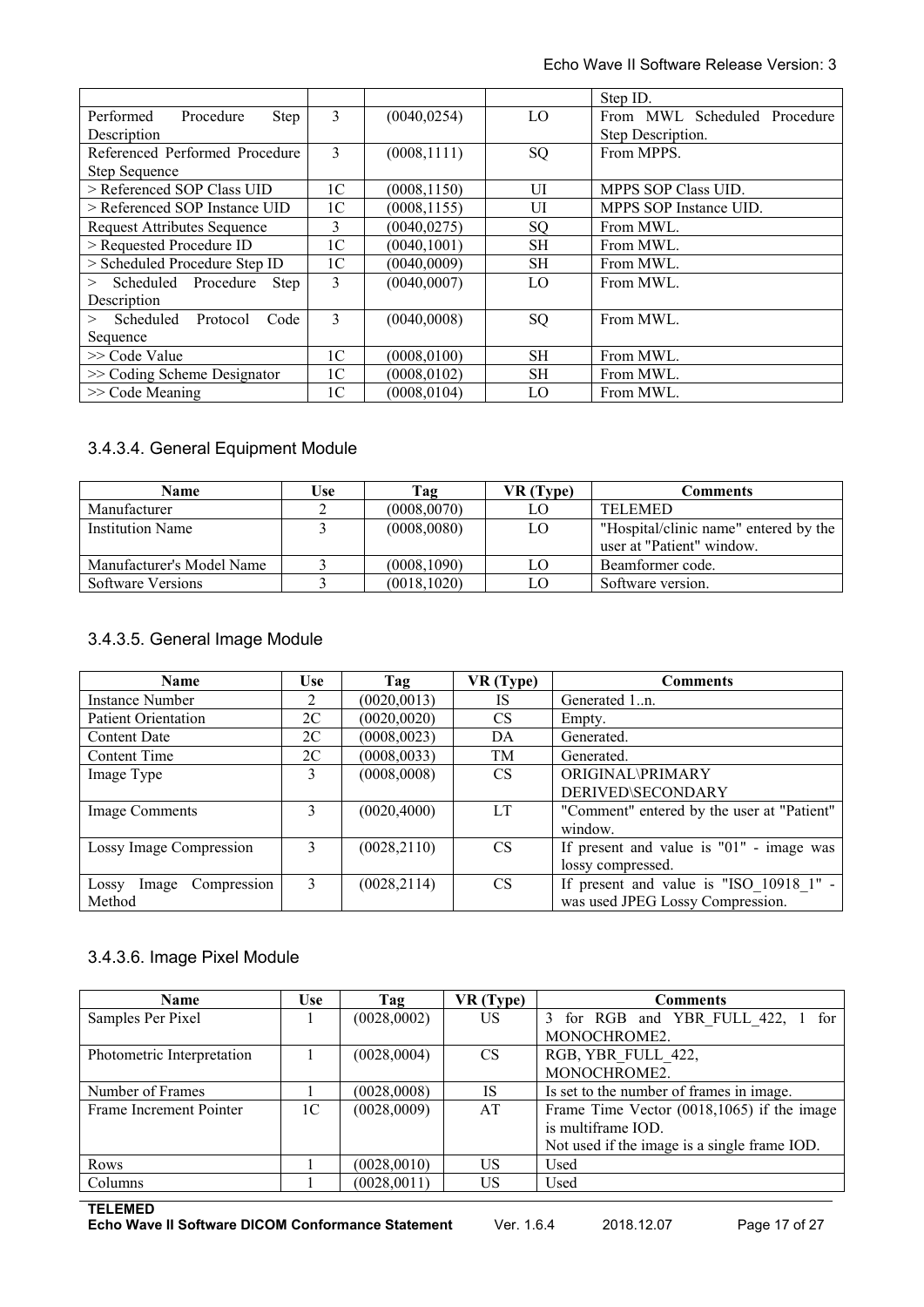<span id="page-17-0"></span>

| <b>Bits Allocated</b> |    | (0028, 0100) | US  |                                        |
|-----------------------|----|--------------|-----|----------------------------------------|
| <b>Bits Stored</b>    |    | (0028, 0101) | US  |                                        |
| High Bit              |    | (0028, 0102) | US  |                                        |
| Pixel Representation  |    | (0028, 0103) | US  |                                        |
| Pixel Data            |    | (7FE0,0010)  | OB. | Used                                   |
| Planar Configuration  | 1C | (0028,0006)  | US  | 1 - for single frame RGB color images. |
|                       |    |              |     | $0$ - in other cases.                  |

# 3.4.3.7. US Region Calibration Module

| <b>Name</b>                  | <b>Use</b> | Tag          | VR (Type) | <b>Comments</b>                                 |
|------------------------------|------------|--------------|-----------|-------------------------------------------------|
| Ultrasound<br>of<br>Sequence |            | (0018, 6001) | SQ        | If present, sequence contains one or            |
| Regions                      |            |              |           | more regions of ultrasound data.                |
| $>$ Region Location Min $x0$ |            | (0018, 6018) | UL        | Region's bounding rectangle is                  |
|                              |            |              |           | defined as (left, top, right, bottom) $=$       |
|                              |            |              |           | (x0, y0, x1, y1).                               |
| $>$ Region Location Min y0   |            | (0018, 601a) | UL        | $-1/ -$                                         |
| > Region Location Max x1     |            | (0018, 601c) | UL        | $-$ // $-$                                      |
| > Region Location Max y1     |            | (0018, 601e) | UL        | $-1/ -$                                         |
| > Physical Units X Direction |            | (0018, 6024) | US.       | $0$ - none, $3$ - cm, $4$ - seconds, $7$ - cm/s |
| > Physical Units Y Direction |            | (0018, 6026) | US.       | $-1/ -$                                         |
| $>$ Physical Delta X         |            | (0018, 602c) | FD        | The physical value increments per               |
|                              |            |              |           | positive X pixel increment.                     |
| > Physical Delta Y           |            | (0018, 602e) | <b>FD</b> | The physical value increments per               |
|                              |            |              |           | positive Y pixel increment.                     |
| > Region Spatial Format      |            | (0018, 6012) | <b>US</b> | The spatial organization of the data            |
|                              |            |              |           | within the region. $0$ - none, $1 - 2D$ , $2$   |
|                              |            |              |           | - M mode, 3 - PW mode.                          |
| > Region Data Type           |            | (0018, 6014) | US.       | The type of data within the region.             |
| > Region Flags               |            | (0018, 6016) | UL        | Flags used for special handling of the          |
|                              |            |              |           | region.                                         |

# 3.4.3.8. US Image Module

| <b>Name</b>                | <b>Use</b>     | Tag          | VR (Type) | <b>Comments</b>                     |
|----------------------------|----------------|--------------|-----------|-------------------------------------|
| Image Type                 |                | (0008,0008)  | CS        | See "General Image Module".         |
| Samples Per Pixel          |                | (0028, 0002) | US.       | See "Image Pixel Module".           |
| Photometric Interpretation |                | (0028, 0004) | <b>CS</b> | $-$ // $-$                          |
| Number of Frames           |                | (0028,0008)  | <b>IS</b> | $-$ // $-$                          |
| Frame Increment Pointer    | 1 <sup>C</sup> | (0028,0009)  | AT        | $-$ // $-$                          |
| <b>Bits Allocated</b>      |                | (0028, 0100) | US.       | $-$ // $-$                          |
| <b>Bits Stored</b>         |                | (0028, 0101) | US.       | $-$ // $-$                          |
| High Bit                   |                | (0028, 0102) | US.       | $-$ // $-$                          |
| Pixel Representation       |                | (0028, 0103) | US.       | $-$ // $-$                          |
| Planar Configuration       | 1 <sup>C</sup> | (0028,0006)  | US.       | $-$ // $-$                          |
| Lossy Image Compression    | 1 <sup>C</sup> | (0028, 2110) | <b>CS</b> | See "General Image Module".         |
| Cine Rate                  | 3              | (0018, 0040) | <b>IS</b> | Cine FPS (frames per second) if the |
|                            |                |              |           | image is multiframe IOD.            |
| Frame Time Vector          | 1 <sup>C</sup> | (0018, 1065) | DS        | Interframe times in milliseconds if |
|                            |                |              |           | the image is multiframe IOD.        |
| Heart Rate                 | 3              | (0018, 1088) | IS        | Set to heart rate.                  |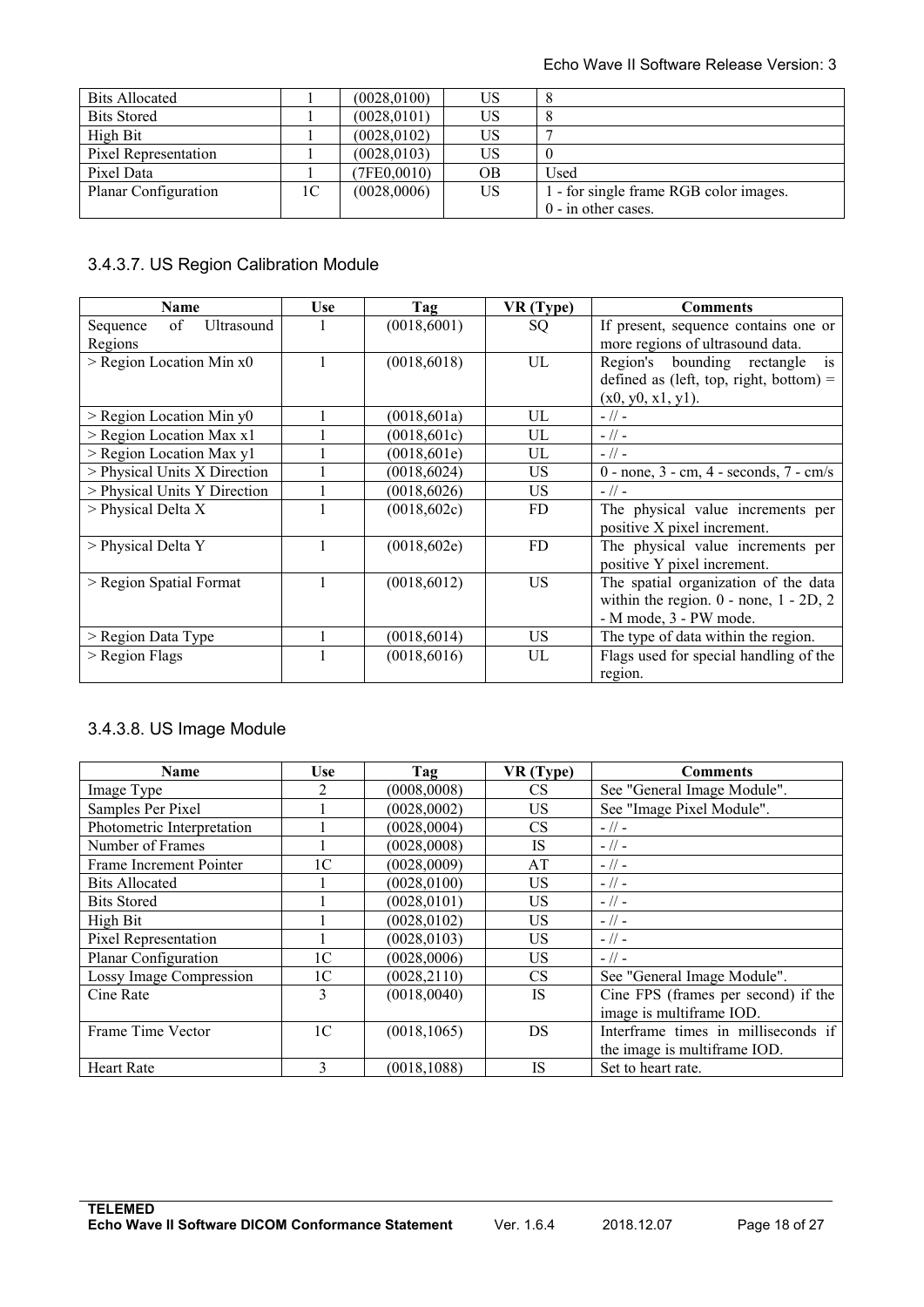## <span id="page-18-1"></span><span id="page-18-0"></span>3.4.3.9. SC Image Module

| <b>Name</b>                | Use            | Tag          | VR (Type) | <b>Comments</b>                     |
|----------------------------|----------------|--------------|-----------|-------------------------------------|
| Image Type                 |                | (0008,0008)  | <b>CS</b> | See "General Image Module".         |
| Samples Per Pixel          |                | (0028,0002)  | US.       | See "Image Pixel Module".           |
| Photometric Interpretation |                | (0028, 0004) | <b>CS</b> | $-$ // $-$                          |
| Number of Frames           |                | (0028,0008)  | <b>IS</b> | $-$ // $-$                          |
| Frame Increment Pointer    | 1 <sup>C</sup> | (0028,0009)  | AT        | $-$ // $-$                          |
| <b>Bits Allocated</b>      |                | (0028, 0100) | US.       | $-$ // $-$                          |
| <b>Bits Stored</b>         |                | (0028, 0101) | US.       | $-$ // $-$                          |
| High Bit                   |                | (0028, 0102) | US.       | $-11-$                              |
| Pixel Representation       |                | (0028, 0103) | US.       | $-$ // $-$                          |
| Planar Configuration       | 1 <sup>C</sup> | (0028, 0006) | US.       | $-11-$                              |
| Lossy Image Compression    | 1 <sup>C</sup> | (0028, 2110) | <b>CS</b> | See "General Image Module".         |
| Cine Rate                  | 3              | (0018, 0040) | <b>IS</b> | Cine FPS (frames per second) if the |
|                            |                |              |           | image is multiframe IOD.            |
| Frame Time Vector          | 1 <sup>C</sup> | (0018, 1065) | DS        | Interframe times in milliseconds if |
|                            |                |              |           | the image is multiframe IOD.        |
| <b>Heart Rate</b>          | 3              | (0018.1088)  | <b>IS</b> | Set to heart rate.                  |

# 3.4.3.10. SOP Common Module

| Name                          | Use | Tag          | VR (Type) | Comments                             |
|-------------------------------|-----|--------------|-----------|--------------------------------------|
| SOP Class UID                 |     | (0008, 0016) |           | $1.2.840.10008.5.1.4.1.1.6.1$ (US)   |
| SOP Instance UID              |     | (0008, 0018) |           | Generated when the image is created. |
| Specific Character Set        |     | (0008,0005)  | <b>CS</b> | From software "Options" window.      |
| <b>Instance Creation Date</b> |     | (0008, 0012) | DA        | Generated.                           |
| Instance Creation Time        |     | (0008, 0013) | TM        | Generated.                           |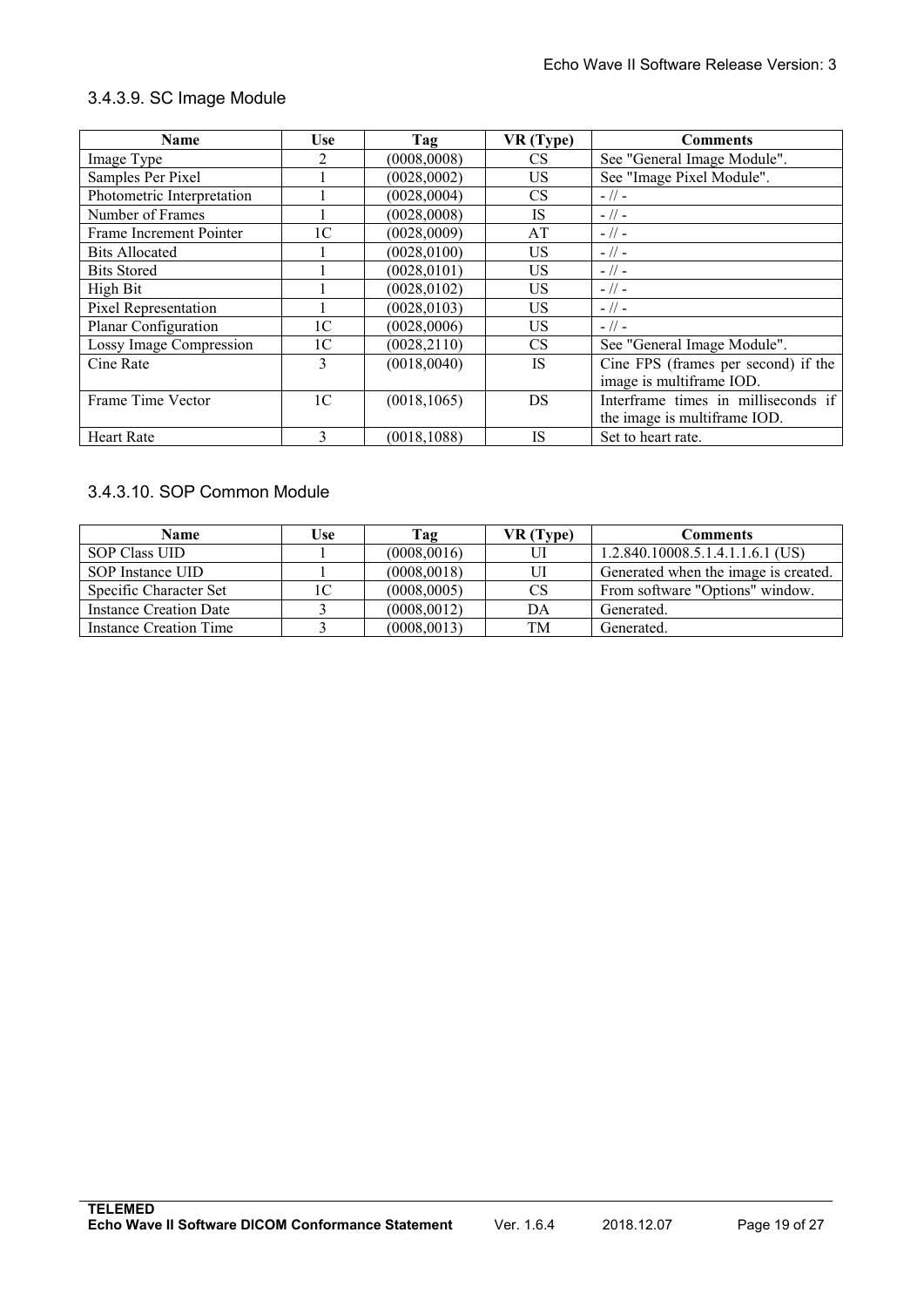# <span id="page-19-2"></span><span id="page-19-1"></span><span id="page-19-0"></span>*3.5. Print AE Specification*

The Print AE provides conformance to the following DICOM SOP Classes as an SCU for Grayscale printing:

| <b>SOP Class Name</b>                           | <b>SOP Class UID</b>   | <b>Conformance Level</b> |
|-------------------------------------------------|------------------------|--------------------------|
| Basic Grayscale Print Management Meta SOP Class | 1.2.840.10008.5.1.1.9  | Standard                 |
| Printer SOP Class                               | 1.2.840.10008.5.1.1.16 | Standard                 |
| Basic Film Session SOP Class                    | 1.2.840.10008.5.1.1.1  | Standard                 |
| Basic Film Box SOP Class                        | 1.2.840.10008.5.1.1.2  | Standard                 |
| Basic Grayscale Image Box SOP Class             | 1.2.840.10008.5.1.1.4  | Standard                 |

#### The Print AE provides conformance to the following DICOM SOP Classes as an SCU for Color printing:

| <b>SOP Class Name</b>                       | <b>SOP Class UID</b>    | <b>Conformance Level</b> |
|---------------------------------------------|-------------------------|--------------------------|
| Basic Color Print Management Meta SOP Class | 1.2.840.10008.5.1.1.18  | Standard                 |
| Printer SOP Class                           | 1.2.840.10008.5.1.1.16  | Standard                 |
| Basic Film Session SOP Class                | 1.2.840.10008.5.1.1.1   | Standard                 |
| Basic Film Box SOP Class                    | 1.2.840.10008.5.1.1.2   | Standard                 |
| Basic Color Image Box SOP Class             | 1.2.840.10008.5.1.1.4.1 | Standard                 |

#### *3.5.1. Association Establishment Policies*

#### 3.5.1.1. General

The maximum PDU size is 16384 bytes.

#### 3.5.1.2. Number of Associations

The number of simultaneous associations is 1.

#### 3.5.1.3. Asynchronous Nature

There is no asynchronous activity in this implementation.

#### 3.5.1.4. Implementation Identifying Information

Implementation Class UID: 1.2.276.0.7230010.3.0.3.6.0 Implementation Version: OFFIS\_DCMTK\_360

#### *3.5.2. Association Initiation by Real-world Activity*

The association is initiated when the user selects "Send Image to DICOM Printer" menu item. After sending image to printer, association is released.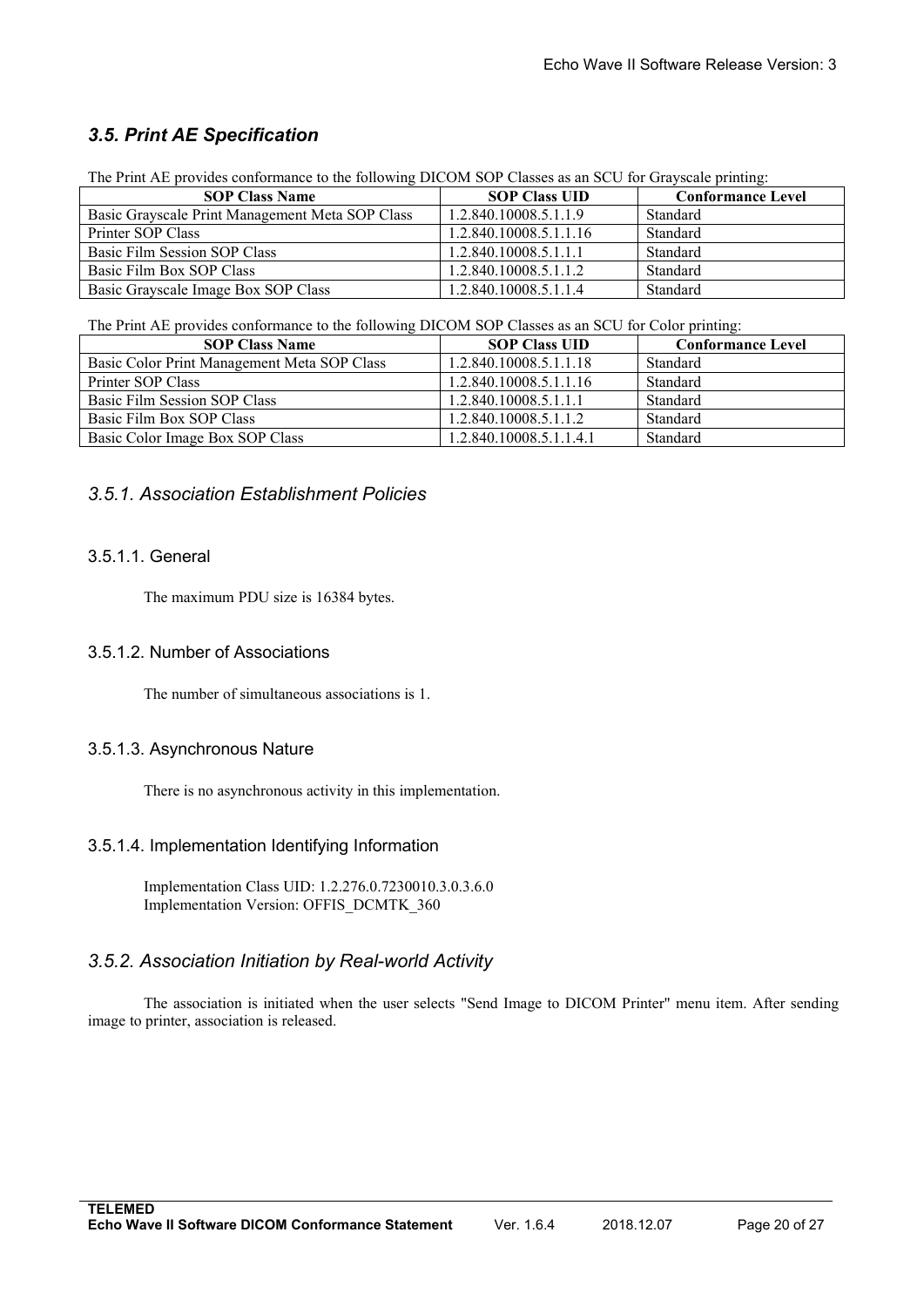#### <span id="page-20-1"></span><span id="page-20-0"></span>3.5.2.1. Proposed Presentation Contexts

| <b>Presentation Context Table</b> |                                               |               |                     |            |             |  |  |
|-----------------------------------|-----------------------------------------------|---------------|---------------------|------------|-------------|--|--|
|                                   | <b>Abstract Syntax</b>                        |               | Transfer Syntax     | Role       | Extended    |  |  |
| Name                              | UID                                           | Name List     | <b>UID</b> List     |            | Negotiation |  |  |
|                                   | Basic Grayscale Print   1.2.840.10008.5.1.1.9 | Implicit VR   | 1.2.840.10008.1.2   | <b>SCU</b> | None        |  |  |
| Management<br>Meta                |                                               | Little Endian |                     |            |             |  |  |
| SOP Class                         |                                               |               |                     |            |             |  |  |
|                                   | Basic Grayscale Print   1.2.840.10008.5.1.1.9 | Explicit VR   | 1.2.840.10008.1.2.1 | <b>SCU</b> | None        |  |  |
| Meta<br>Management                |                                               | Little Endian |                     |            |             |  |  |
| <b>SOP Class</b>                  |                                               |               |                     |            |             |  |  |
|                                   | Basic Grayscale Print   1.2.840.10008.5.1.1.9 | Explicit VR   | 1.2.840.10008.1.2.2 | <b>SCU</b> | None        |  |  |
| Meta<br>Management                |                                               | Big Endian    |                     |            |             |  |  |
| SOP Class                         |                                               |               |                     |            |             |  |  |

Print AE Proposed Presentation Contexts for Grayscale printing

Print AE Proposed Presentation Contexts for Color printing

| <b>Presentation Context Table</b> |       |       |                        |               |                     |            |             |
|-----------------------------------|-------|-------|------------------------|---------------|---------------------|------------|-------------|
|                                   |       |       | <b>Abstract Syntax</b> |               | Transfer Syntax     | Role       | Extended    |
|                                   | Name  |       | UID.                   | Name List     | <b>UID</b> List     |            | Negotiation |
| Basic                             | Color | Print | 1.2.840.10008.5.1.1.18 | Implicit VR   | 1.2.840.10008.1.2   | <b>SCU</b> | None        |
| Management                        |       | Meta  |                        | Little Endian |                     |            |             |
| SOP Class                         |       |       |                        |               |                     |            |             |
| Basic                             | Color | Print | 1.2.840.10008.5.1.1.18 | Explicit VR   | 1.2.840.10008.1.2.1 | <b>SCU</b> | None        |
| Management                        |       | Meta  |                        | Little Endian |                     |            |             |
| <b>SOP</b> Class                  |       |       |                        |               |                     |            |             |
| Basic                             | Color | Print | 1.2.840.10008.5.1.1.18 | Explicit VR   | 1.2.840.10008.1.2.2 | <b>SCU</b> | None        |
| Management                        |       | Meta  |                        | Big Endian    |                     |            |             |
| SOP Class                         |       |       |                        |               |                     |            |             |

# *3.5.3. SOP Specific Conformance of SCU*

This section describes modules and attributes that are used by Print AE. Requirement Type: M - Mandatory; U - Optional. Tag format: (group,element). VR (Value Representation) - see DICOM standard.

#### 3.5.3.1. Printer SOP Class

#### DIMSE services supported by Print AE as an SCU

| . .<br><b>\ame</b>      | <b>⊃omments</b>                     |
|-------------------------|-------------------------------------|
| $\sim$<br>$N_{\rm G}$ F | printer.<br>. iet<br>me<br>sta<br>. |

#### Supported N-GET Printer Module Attributes

| <b>Name</b>             | VR<br>Tag<br>Use  <br><b>Comments</b> |              |        |                                           |
|-------------------------|---------------------------------------|--------------|--------|-------------------------------------------|
|                         |                                       |              | (Type) |                                           |
| Printer Name            | U                                     | (2110,0030)  | LO     | Displayed to the user (if returned by the |
|                         |                                       |              |        | printer) when in "Options" window is      |
|                         |                                       |              |        | clicked printer's status button.          |
| Printer Status          |                                       | (2110,0010)  | CS     | $-1/$                                     |
| Printer Status Info     |                                       | (2110,0020)  | CS     | $-1/$                                     |
| Manufacturer            |                                       | (0008, 0070) | LO     | $-1/$                                     |
| Manufacturer Model Name |                                       | (0008, 1090) | LO     | $-1/$                                     |
| Device Serial Number    |                                       | (0018, 1000) | LO     | $-1/$                                     |
| Software Versions       |                                       | (0018, 1020) | LO     | $-1/$                                     |

**TELEMED**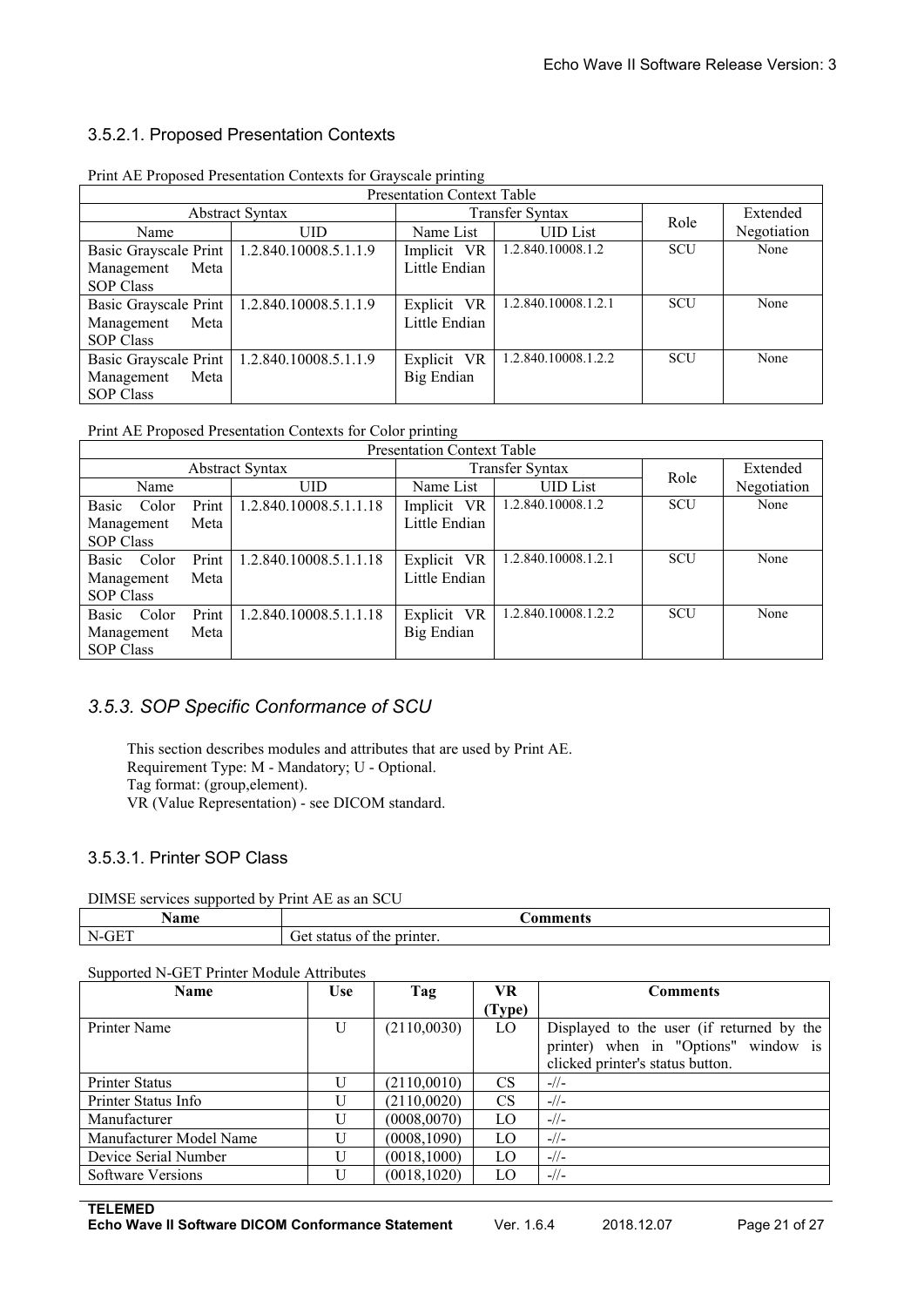<span id="page-21-0"></span>

| Date<br>ast<br>alibration.<br>` OT                               | $.1200^{\circ}$<br>(0018. | DΑ | $-11-$ |
|------------------------------------------------------------------|---------------------------|----|--------|
| 1.1<br>m.<br><sup>'</sup> <sub>1</sub> me<br>. ast<br>alibration | 1201<br>(0018.            | TM | $-11-$ |

#### 3.5.3.2. Basic Film Session SOP Class

#### DIMSE services supported by Print AE as an SCU

| <b>Name</b> | <b>Comments</b>                                 |
|-------------|-------------------------------------------------|
| N-CREATE    | Request to create film session.                 |
| N-ACTION    | Request to print all images.                    |
| N-DELETE    | Request to delete film session (all hierarchy). |

#### Supported N-CREATE Basic Film Session Attributes

| Name             | Use | Tag          | VR (Type) | Comments                               |
|------------------|-----|--------------|-----------|----------------------------------------|
| Number of Copies |     | (2000, 0010) | <b>IS</b> | Always 1.                              |
| Medium Type      |     | (2000, 0030) | <b>CS</b> | User input: BLUE FILM, CLEAR FILM,     |
|                  |     |              |           | PAPER or other printer-specific value. |
| Film Destination |     | (2000, 0040) | <b>CS</b> | User input: MAGAZINE, PROCESSOR,       |
|                  |     |              |           | BIN 1, BIN 2, BIN 3, BIN 4 or other    |
|                  |     |              |           | printer-specific value.                |

#### 3.5.3.3. Basic Film Box SOP Class

#### DIMSE services supported by Print AE as an SCU

| $\sim$ mass $\sim$ | $\cdots$<br>$\sim$<br>mus                         |
|--------------------|---------------------------------------------------|
| - N.,<br>.         | ~<br>box.<br>tılm<br>create<br>m<br>ennes.<br>r c |

#### Supported N-CREATE Basic Film Box Attributes

| . .<br><b>Name</b>            | <b>Use</b> | Tag          | VR.       | <b>Comments</b>                                                                          |
|-------------------------------|------------|--------------|-----------|------------------------------------------------------------------------------------------|
|                               |            |              | (Type)    |                                                                                          |
| Image Display Format          | М          | (2010, 0010) | <b>ST</b> | Always STANDARD\1,1.                                                                     |
| Session<br>Film<br>Referenced | M          | (2010, 0500) | SQ        | Used.                                                                                    |
| Sequence                      |            |              |           |                                                                                          |
| > Referenced SOP Class UID    | M          | (0008, 1150) | UI        | 1.2.840.10008.5.1.1.1                                                                    |
| > Referenced SOP Instance UID | M          | (0008, 1155) | UI        | From created Film Session SOP Instance.                                                  |
| Film Orientation              | U          | (2010, 0040) | <b>CS</b> | User input: PORTRAIT or LANDSCAPE.                                                       |
| Film Size ID                  | U          | (2010, 0050) | <b>CS</b> | 8INX10IN,<br>8 5 INX11 IN,<br>User input:                                                |
|                               |            |              |           | $10\text{IN}X12\text{IN}$ ,<br>$10\text{INX}14\text{IN},$<br>$11\text{IN}X14\text{IN}$ , |
|                               |            |              |           | 14INX14IN,<br>11INX17IN.<br>14INX17IN,                                                   |
|                               |            |              |           | 24CMX24CM, 24CMX30CM, A4, A3 or                                                          |
|                               |            |              |           | other printer-specific value.                                                            |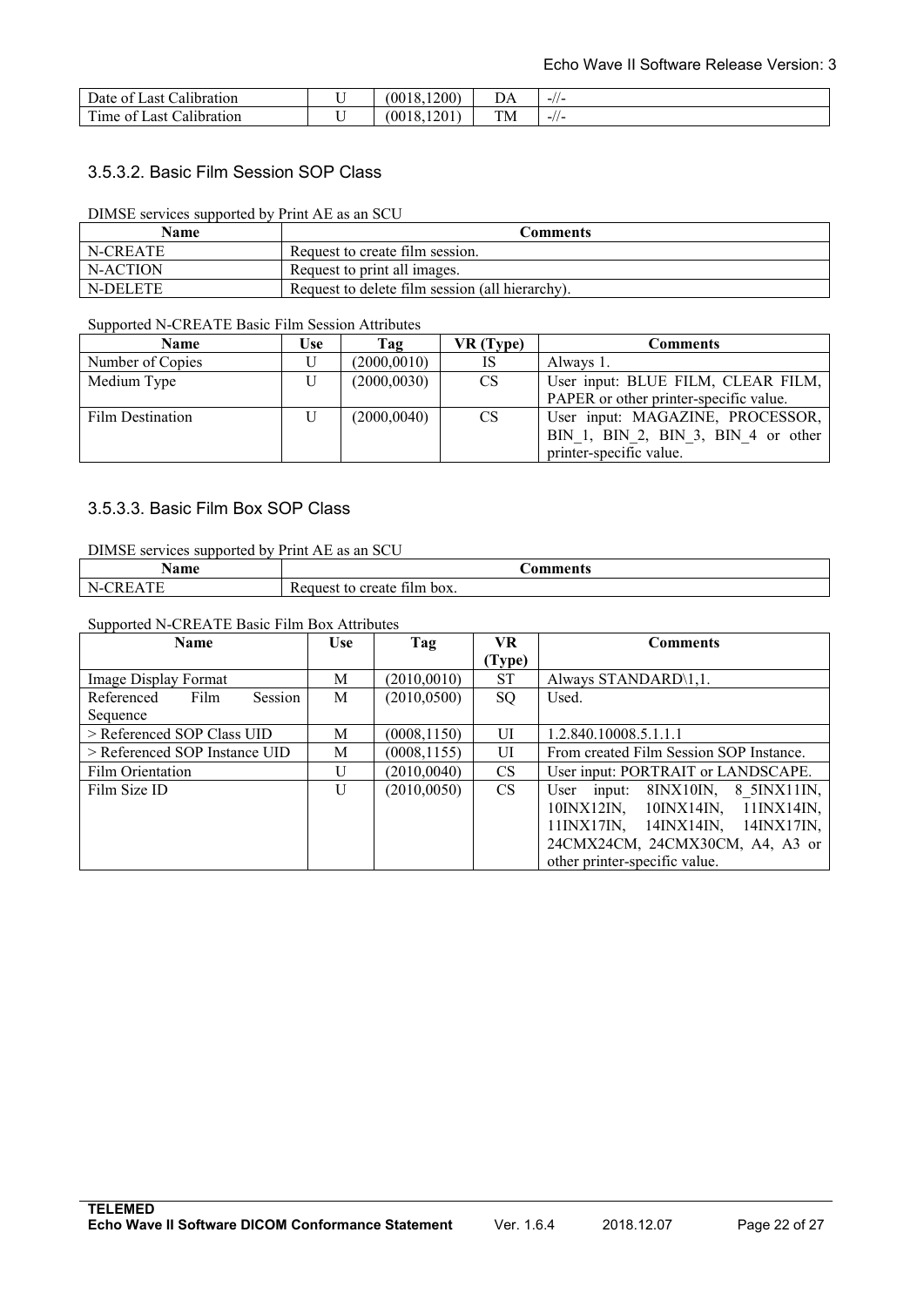#### <span id="page-22-0"></span>3.5.3.4. Basic Grayscale Image Box SOP Class

| DIMSE services supported by Print AE as an SCU |                           |  |  |  |  |
|------------------------------------------------|---------------------------|--|--|--|--|
| Name                                           | Comments                  |  |  |  |  |
| N-SET                                          | Request to set image box. |  |  |  |  |

#### Supported N-SET Basic Grayscale Image Box Attributes

| <b>Name</b>                    | <b>Use</b> | Tag          | VR        | <b>Comments</b>          |
|--------------------------------|------------|--------------|-----------|--------------------------|
|                                |            |              | (Type)    |                          |
| <b>Image Position</b>          | M          | (2020, 0010) | US        |                          |
| Basic Grayscale Image Sequence | M          | (2020, 0110) | SO.       | $\overline{\phantom{0}}$ |
| > Samples Per Pixel            | М          | (0028,0002)  | US        |                          |
| > Photometric Interpretation   | M          | (0028,0004)  | <b>CS</b> | MONOCHROME2              |
| $>$ Rows                       | M          | (0028, 0010) | US        |                          |
| $>$ Columns                    | M          | (0028, 0011) | US        |                          |
| $>$ Bits Allocated             | M          | (0028, 0100) | US        | 8                        |
| > Bits Stored                  | M          | (0028, 0101) | US        | 8                        |
| $>$ High Bit                   | M          | (0028, 0102) | US        | 7                        |
| $>$ Pixel Representation       | M          | (0028, 0103) | US        | $\overline{0}$           |
| $>$ Pixel Data                 | М          | (7FE0,0010)  | <b>OB</b> |                          |

#### 3.5.3.5. Basic Color Image Box SOP Class

#### DIMSE services supported by Print AE as an SCU

| ີ່ດານາດ<br>       | 'Ω¥<br>.<br>$\cdots$     |
|-------------------|--------------------------|
| $-SE^{-}$<br>-N., | box.<br>se<br>пяое<br>лe |

Supported N-SET Basic Color Image Box Attributes

| <b>Name</b>                  | <b>Use</b> | Tag          | VR        | <b>Comments</b>          |
|------------------------------|------------|--------------|-----------|--------------------------|
|                              |            |              | (Type)    |                          |
| Image Position               | М          | (2020, 0010) | US        |                          |
| Basic Color Image Sequence   | М          | (2020, 0111) | SQ        | $\overline{\phantom{a}}$ |
| > Samples Per Pixel          | M          | (0028, 0002) | US        | 3                        |
| > Photometric Interpretation | М          | (0028, 0004) | <b>CS</b> | RGB                      |
| $>$ Planar Configuration     | М          | (0028, 0006) | US        |                          |
| $>$ Rows                     | M          | (0028, 0010) | US        | $\overline{\phantom{a}}$ |
| $>$ Columns                  | M          | (0028, 0011) | US        | ٠                        |
| $>$ Bits Allocated           | M          | (0028, 0100) | US        | 8                        |
| $>$ Bits Stored              | M          | (0028, 0101) | US        | 8                        |
| $>$ High Bit                 | М          | (0028, 0102) | US        | 7                        |
| $>$ Pixel Representation     | M          | (0028, 0103) | US        | $\mathbf{0}$             |
| $>$ Pixel Data               | М          | 7FE0.0010)   | <b>OB</b> | $\overline{\phantom{0}}$ |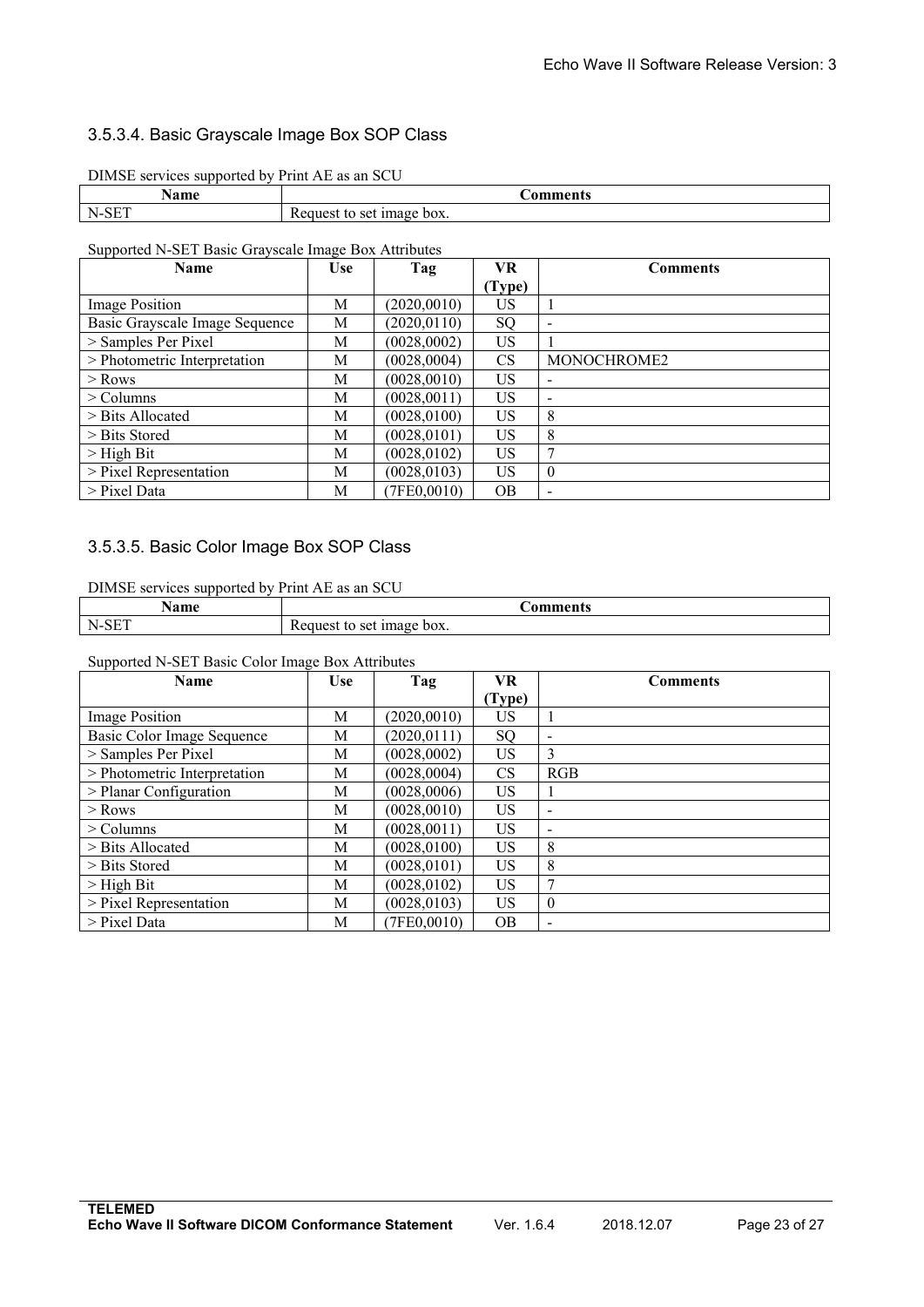# <span id="page-23-0"></span>**4. Communication Profile**

This implementation supports the TCP/IP protocol stack that is inherited from the underlying Microsoft Windows operating system.

This implementation is indifferent to the physical medium and inherits the medium from the underlying Microsoft Windows operating system.

# **5. Extensions, Specializations, Privatizations**

No private SOP Classes, private Transfer Syntaxes or private Elements are used in this implementation.

# **6. Configuration**

The user can configure the following parameters using software options dialog:

- This AE title.
- Storage server's AE title, IP address and port. Advanced users can configure max PDU size, preferred transfer syntax.
- MWL server's AE title, IP address and port.
- MPPS server's AE title, IP address and port.
- Printer's AE title, IP address, port, color mode (grayscale/color), page layout (portrait/landscape), medium type (paper, film type), destination (bin), film size. It is possible to configure several printers with different parameters.
- Character set.

# **7. Support of Extended Character Sets**

| Supported character sets |                      |                                                                                                                                                                                                                                                                                                                                                                                                                                                                 |  |  |  |
|--------------------------|----------------------|-----------------------------------------------------------------------------------------------------------------------------------------------------------------------------------------------------------------------------------------------------------------------------------------------------------------------------------------------------------------------------------------------------------------------------------------------------------------|--|--|--|
| <b>DICOM</b> Name        | <b>Character Set</b> | Coverage                                                                                                                                                                                                                                                                                                                                                                                                                                                        |  |  |  |
| <b>ISO IR 100</b>        | Latin 1              | Afrikaans, Albanian, Basque, Breton, Catalan, Danish,<br>English (UK and US), Faroese, Galician, German,<br>Icelandic, Irish (new orthography), Italian, Kurdish (The<br>Kurdish Unified Alphabet), Latin (basic classical<br>orthography), Leonese, Luxembourgish (basic classical<br>orthography), Norwegian (Bokmål and Nynorsk), Occitan,<br>Portuguese (Portuguese and Brazilian), Rhaeto-Romanic,<br>Scottish Gaelic, Spanish, Swahili, Swedish, Walloon. |  |  |  |
| <b>ISO IR 101</b>        | Latin 2              | Bosnian, Croatian, Czech, German, Hungarian, Polish,<br>Serbian Latin, Slovak, Slovene, Upper Sorbian, Lower<br>Sorbian, Romanian.                                                                                                                                                                                                                                                                                                                              |  |  |  |
| <b>ISO IR 109</b>        | Latin 3              | Turkish, Maltese, Esperanto.                                                                                                                                                                                                                                                                                                                                                                                                                                    |  |  |  |
| <b>ISO IR 110</b>        | Latin 4              | Estonian, Latvian, Lithuanian, Greenlandic, Sami.                                                                                                                                                                                                                                                                                                                                                                                                               |  |  |  |
| <b>ISO IR 148</b>        | Latin 5              | Turkish.                                                                                                                                                                                                                                                                                                                                                                                                                                                        |  |  |  |
| ISO IR 144               | Cyrillic             | Bosnian, Bulgarian, Kazakh,<br>Belarusian,<br>Kyrgyz,<br>Macedonian, Moldovan, Mongolian, Russian, Serbian,<br>Tajik, Tuvan, Ukrainian, Uzbek.                                                                                                                                                                                                                                                                                                                  |  |  |  |
| <b>ISO IR 127</b>        | Arabic               | $\overline{\phantom{a}}$                                                                                                                                                                                                                                                                                                                                                                                                                                        |  |  |  |
| <b>ISO IR 126</b>        | Greek                | $\overline{\phantom{0}}$                                                                                                                                                                                                                                                                                                                                                                                                                                        |  |  |  |
| <b>ISO IR 138</b>        | Hebrew               | $\overline{\phantom{0}}$                                                                                                                                                                                                                                                                                                                                                                                                                                        |  |  |  |
| <b>ISO IR 192</b>        | Unicode              | $\blacksquare$                                                                                                                                                                                                                                                                                                                                                                                                                                                  |  |  |  |
| ISO IR 6                 | <b>ASCII</b>         | $\overline{\phantom{0}}$                                                                                                                                                                                                                                                                                                                                                                                                                                        |  |  |  |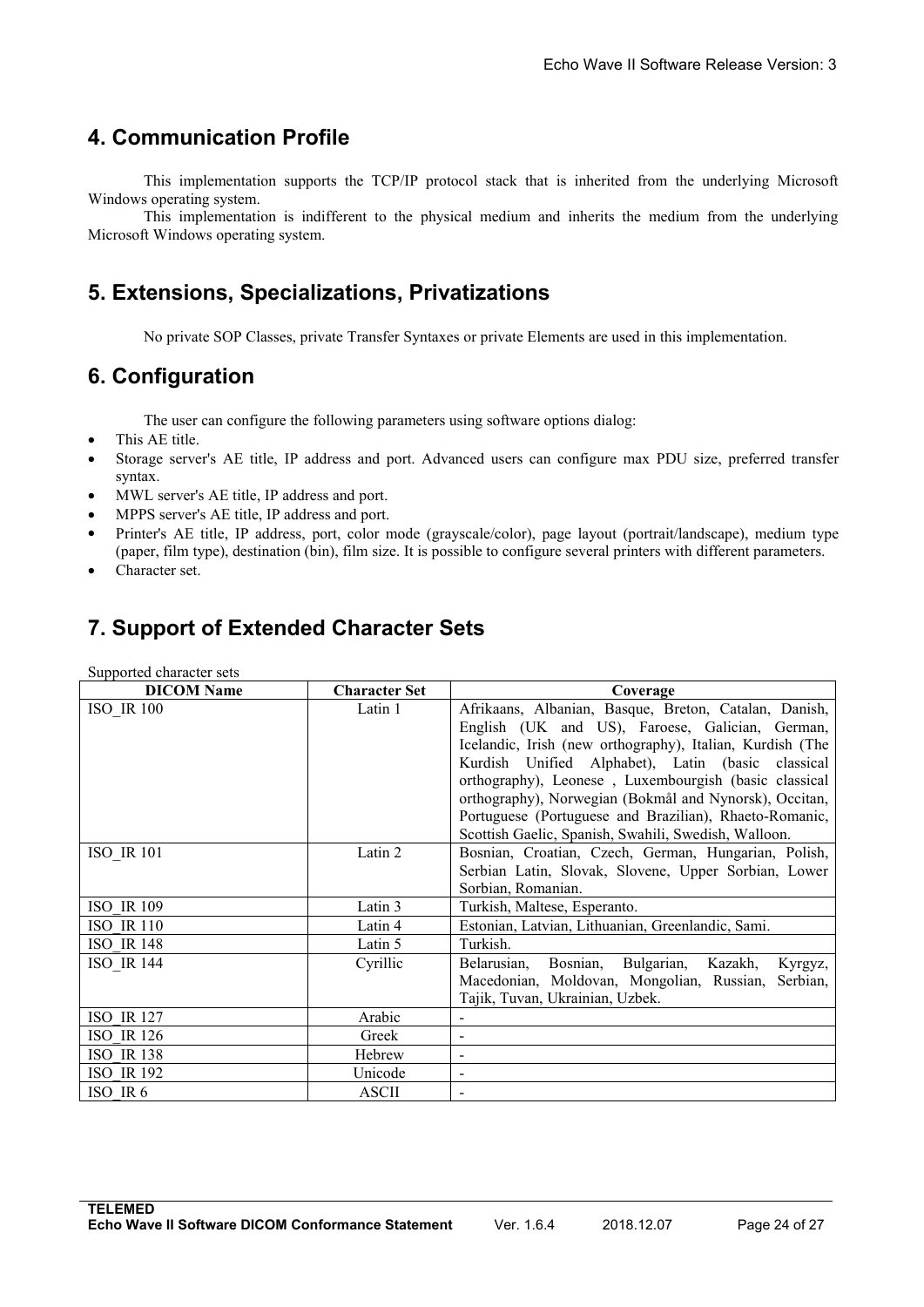# <span id="page-24-0"></span>**8. Security Profiles**

This product does not conform to any DICOM Security Profiles.

It is assumed that the product is used within a secured environment where security is ensured at least by appropriately configured firewalls, routers, and communication is performed through secure network channels (e.g., Virtual Private Network).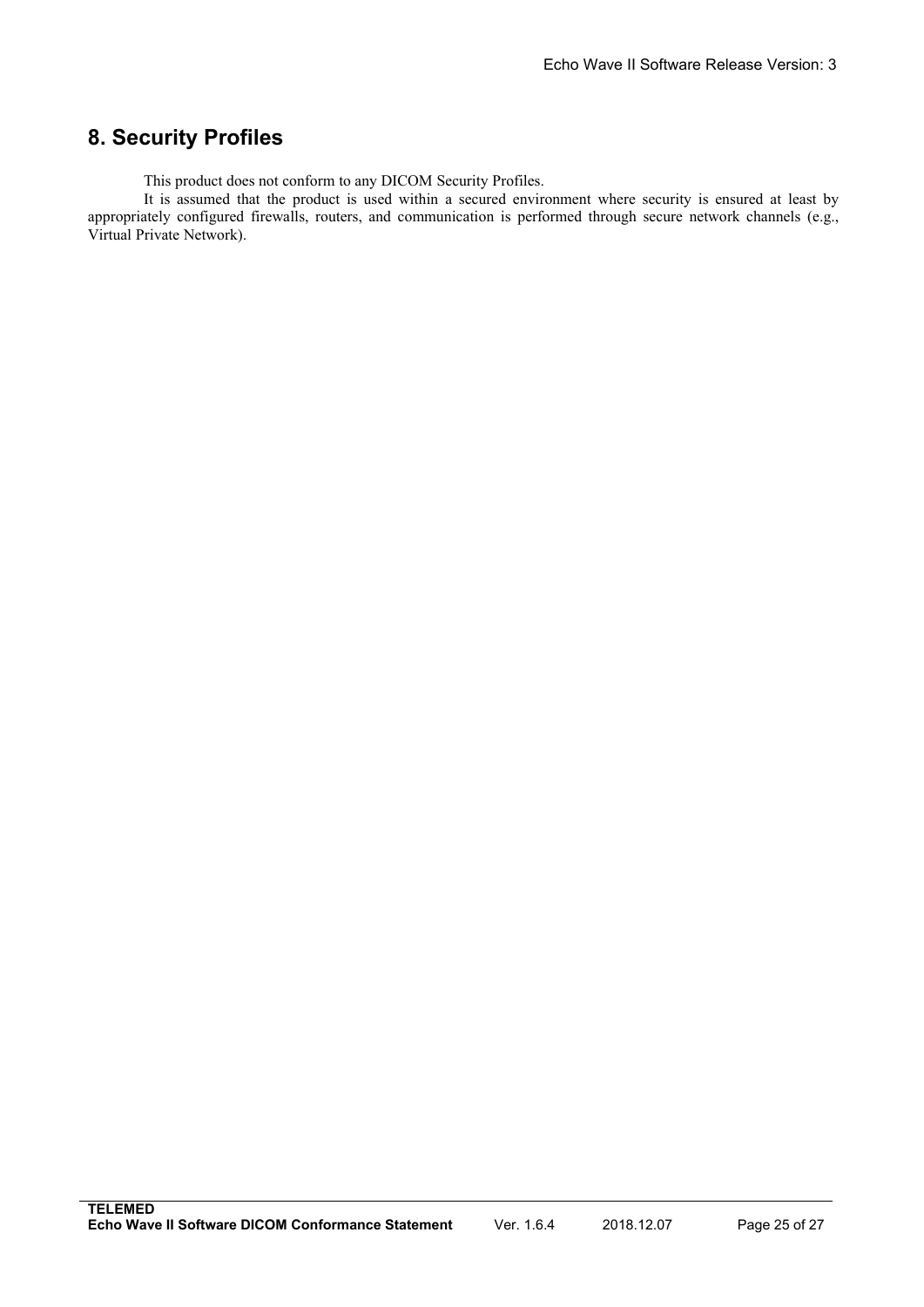# <span id="page-25-0"></span>**9. References**

1. Digital Imaging and Communications in Medicine (DICOM), NEMA Standard Publication No. PS 3.1-3.13, NEMA, 1300 North 17th Street, Suite 1847, Rosslyn, VA 22209.

2. World Wide Web: [http://www.nema.org.](http://www.nema.org) Digital Imaging and Communications in Medicine (DICOM).